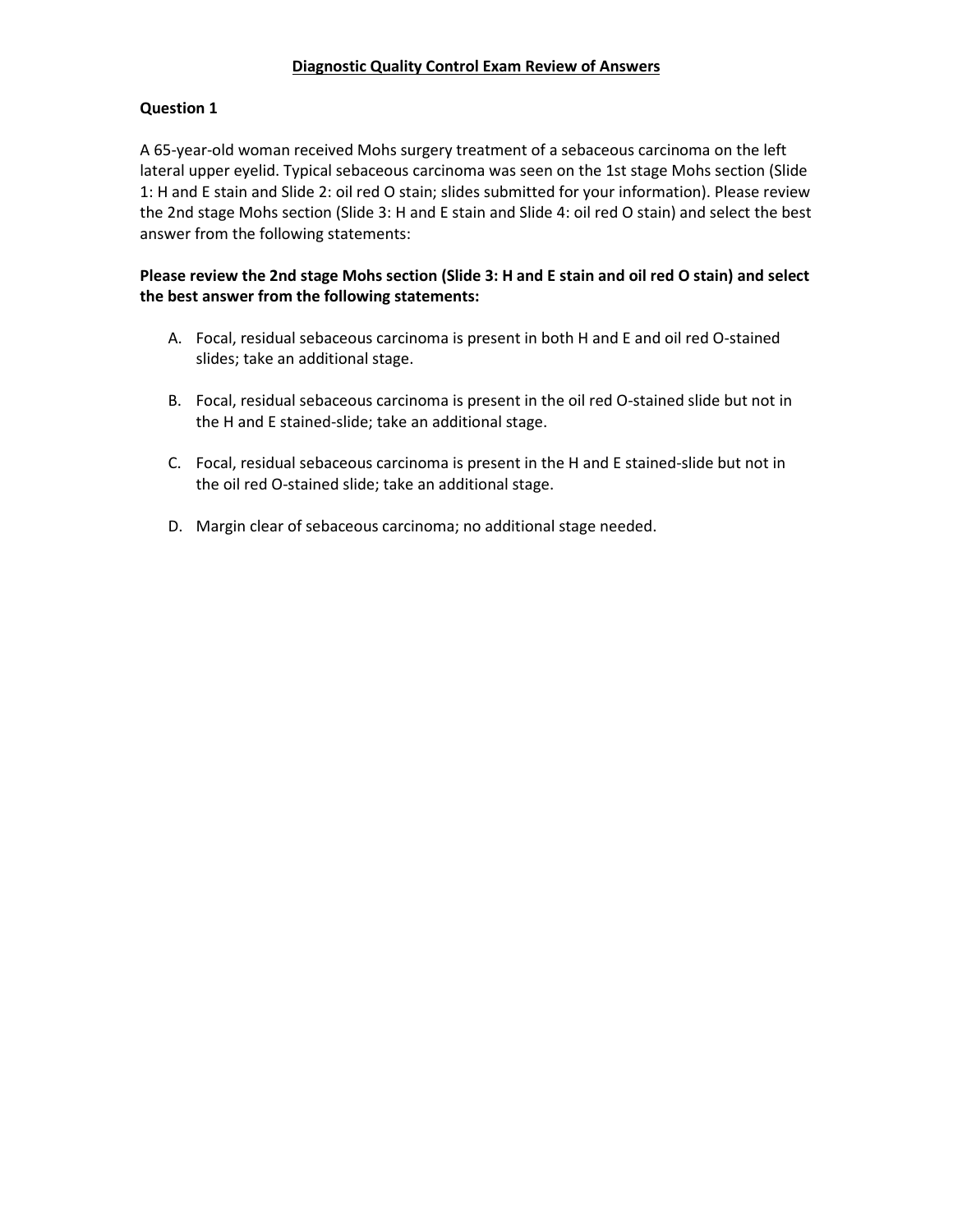### **Question 1**

### **Correct Answer:**

 A. Focal, residual sebaceous carcinoma is present in both H and E and oil red O-stained slides; take an additional stage.

## **Main Histopathologic Features:**

- Sebaceous carcinoma is typically composed of infiltrating lobules of basaloid and squamoid cells mixed with cells exhibiting sebocytic differentiation. Well-differentiated sebaceous carcinomas show well-formed sebocytes, while poorly differentiated tumors may be confused with squamous cell or basal cell carcinoma. Tumor cells are often hyperchromatic with nuclear polymorphism and frequent mitoses. Atypical keratinizing cells may be present.
- Sebaceous carcinoma may present in multicentric fashion, and exhibit central areas of comedo-type necrosis and pagetoid intraepidermal spread (40–80%).
- The oil red O stain performed on frozen sectioned material confirms the presence of lipid in cytoplasmic vacuoles. Like any special stains, oil red O has to be carefully interpreted and should only be interpreted using H and E slide as a reference.
- When necessary, submit Mohs tissue for permanent sections. Sudan IV stains, epithelial membrane antigen, Leu-M1, antiperilipin, and antiadipophilin immunostains on permanent sectioned slides may be helpful in aiding the diagnosis.

## **Differential Diagnosis:**

- Sebaceoma
- Basal cell carcinoma with sebaceous differentiation
- Squamous cell carcinoma with sebaceous differentiation

## **Clinical Concerns:**

- Sebaceous neoplasms are frequently associated with Muir-Torre syndrome (MTS) (5- 45% incidence). MTS is a small subset of the autosomal dominant familial cancer syndrome known as Lynch syndrome/ hereditary nonpolyposis colorectal cancer (HNPCC).
- MTS is caused by germline mutations in the DNA mismatch repair genes, most commonly in MLH1or MSH2, and less commonly in MSH6, PMS1, and PMS2. Mismatch repair defects result in the loss of DNA repair protein expression (detected by immunohistochemistry staining) and microsatellite instability (manifested as variable numbers of repeats of mononucleotide, dinucleotide, trinucleotide, and tetranucleotide sequences of DNA). These two features are commonly used as screen tests for MTS.
- Confirmation of germline mutations in one of those mismatch genes by sequencing the patients' DNA from blood leukocytes is a more definitive test but only used in selected cases.
- We recommend all patients with sebaceous neoplasms be screened for Muir-Torre Syndrome (MTS) by exploring his/her personal or family history of visceral malignancies predominantly in the GI and GU systems. Family history is the most cost effective screening tool with the highest positive and negative predictive values.

## **References:**

• Eisen DB, Michael DJ. Sebaceous lesions and their associated syndromes: part II. *J Am Acad Dermatol* 2009 Oct;61(4):563-578; quiz 579-580.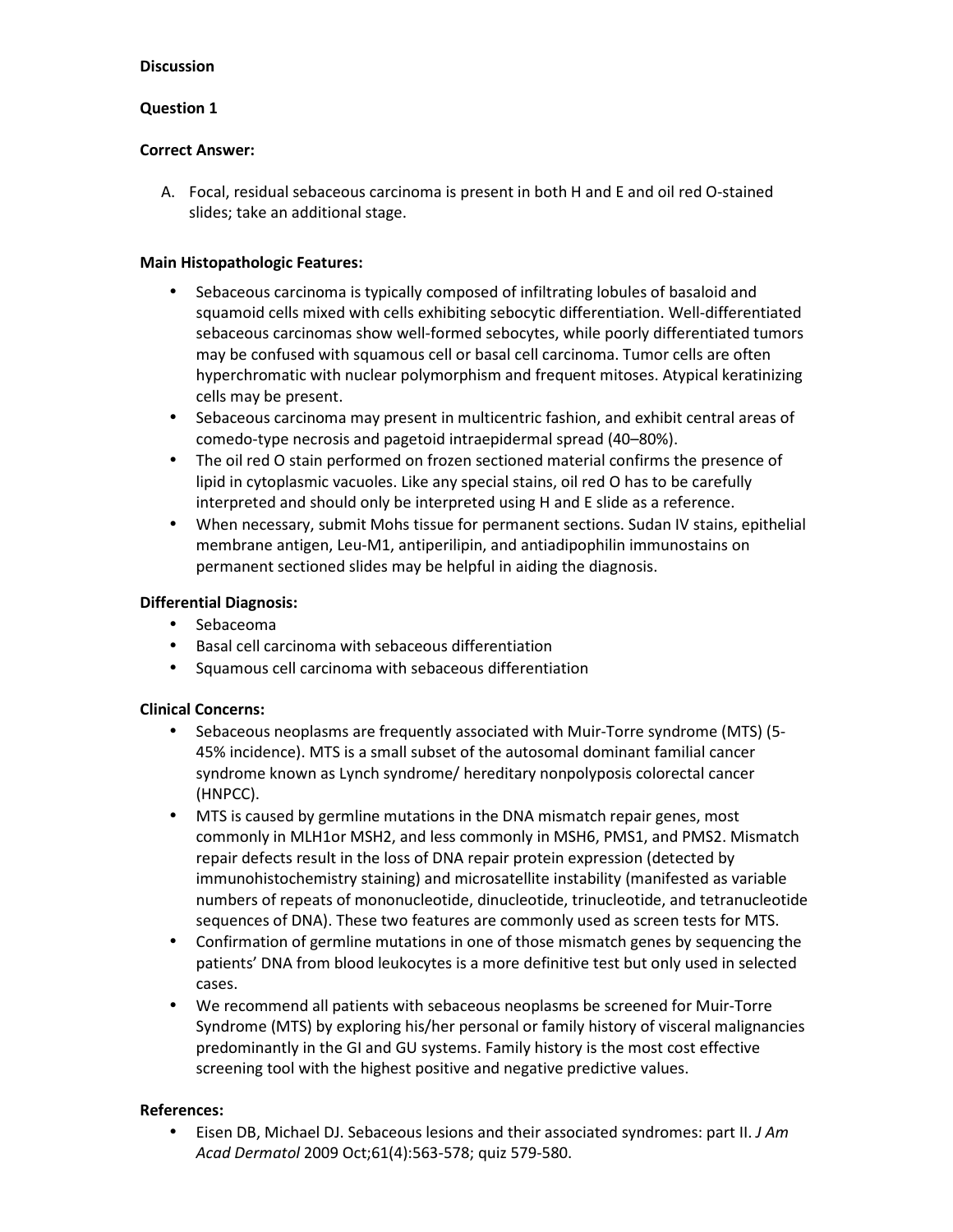- Noriyuki M et al. Sebaceoma and related neoplasms with sebaceous differentiation-a clinicopathologic study of 30 cases. *The Am J of Dermatopathology* 24(4): 294–304, 2002
- Roberts ME et al. Screening for Muir-Torre syndrome using mismatch repair protein immunohistochemistry of sebaceous neoplasms. *J Genet Couns* 22(3):393-405, 2013
- Rajan Kd A, et al. DNA mismatch repair defects and microsatellite instability status in periocular sebaceous carcinoma. *Am J Ophthalmol*. 157(3):640-647, 2014.
- Jessup CJ, Redston M, Tilton E, Reimann JD. Importance of universal mismatch repair protein immunohistochemistry in patients with sebaceous neoplasia as an initial screening tool for Muir-Torre syndrome. Hum Pathol. 2016 Mar;49:1-9.
- Goyal S, Honavar SG, Naik M, Vemuganti GK. Fine Needle Aspiration Cytology in Diagnosis of Metastatic Sebaceous Gland Carcinoma of the Eyelid to the Lymph Nodes with Clinicopathological Correlation. Acta Cytologica 2011;55:408–412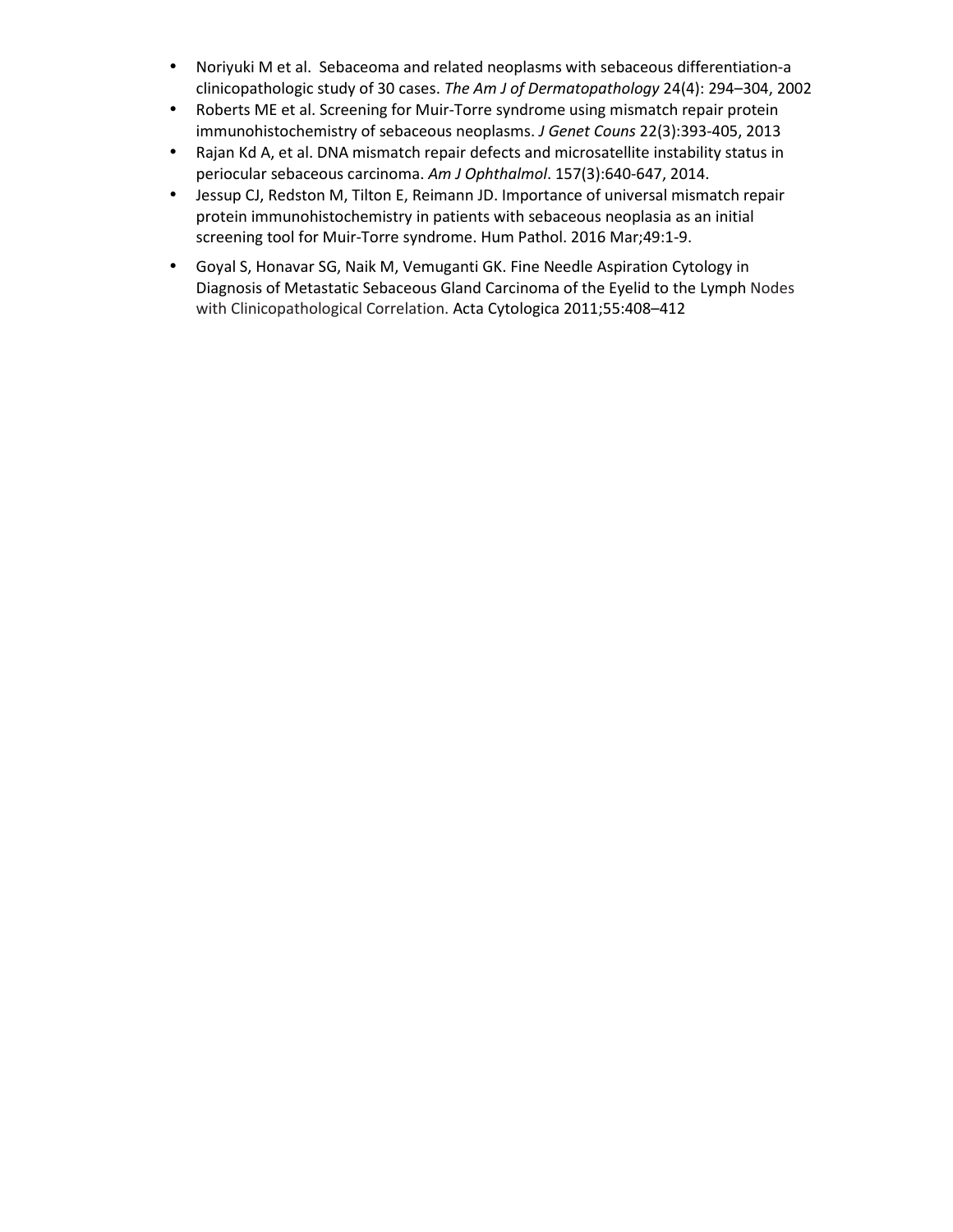This Mohs section is from the first stage of basal cell carcinoma on the left forehead of a 61 year-old man.

## **Which of the following is the best answer?**

- A. There is residual nodular BCC; take additional layer.
- B. Highly suspicious for nodular BCC; may order a recut slide for further evaluation.
- C. Margin clear with no suspicious or convincing BCC.
- D. Both A and B.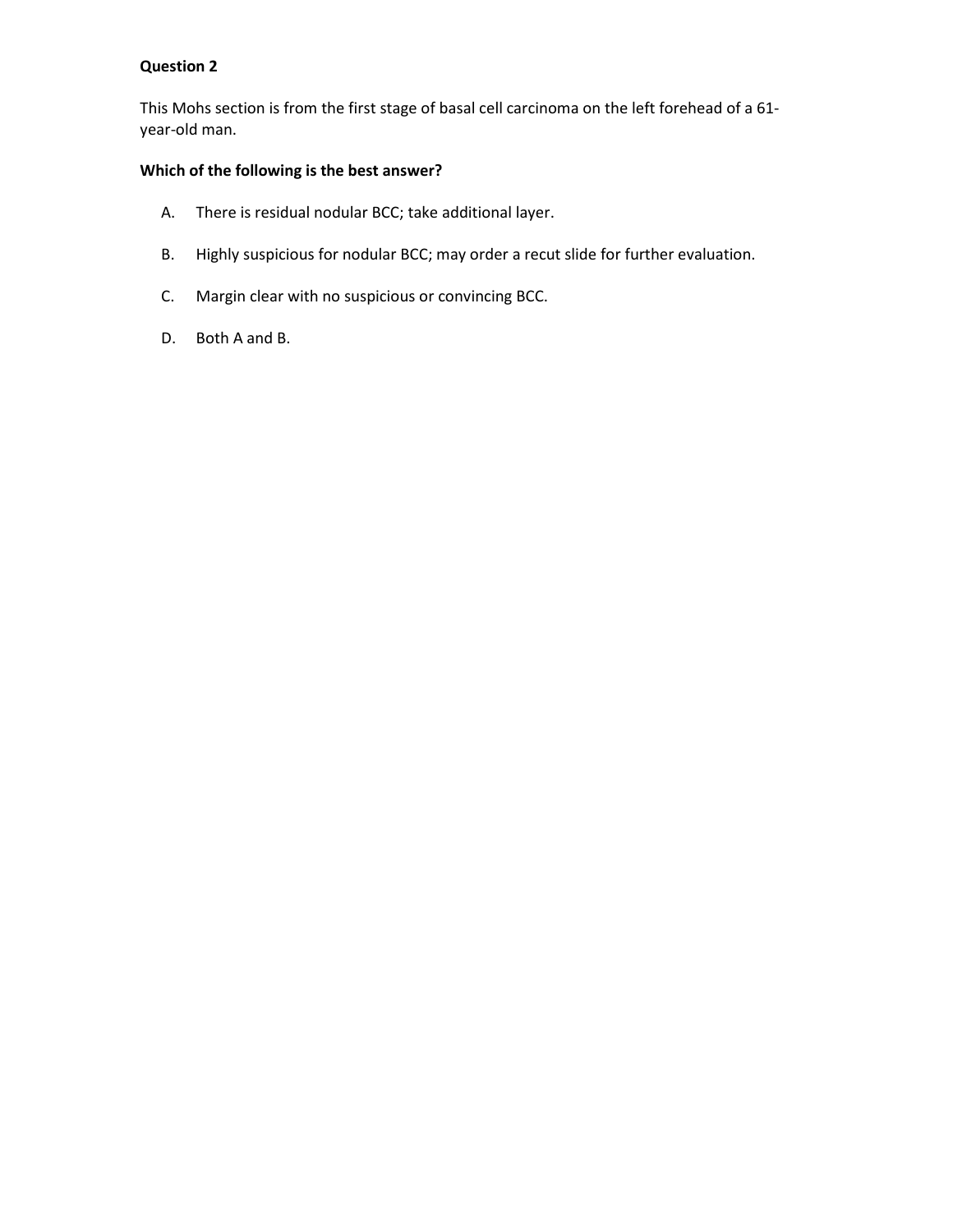### **Question 2**

#### **Correct Answer:**

D. Both A and B.

### **Main Histologic Features:**

- In common nodular BCC, nodular masses of basaloid cells extend from the epidermis into the dermis with surrounding connective tissue stroma. Peripheral palisading of cells and stroma retraction artifact aid in diagnosis.
- Histological diagnosis of BCC is straightforward. Nevertheless, frequently in Mohs sections, differentiating BCC from benign hair follicles is not as simple. Sometimes ordering a recut slide may help secure the diagnosis of BCC.
- There are some clues we can use to differentiate between hair follicles and BCC when recuts are not helpful: 1) BCC shows subtle stroma retraction artifact even in frozen sections; 2) Typical peripheral palisading may not present but BCC cells tend to be more basophilic and crowded with haphazard arrangement of center cells; 3) As opposed to BCC, morphology of a hair follicle (for example, hair shaft keratin, inner root sheath, and out root sheath) may become more evident when one tracks multiple subsections; and 4) Some BCC may have follicular features; reviewing original biopsy slide can be helpful.

## **Differential Diagnosis:**

- Trichoblastoma
- Trichoepithelioma
- Basaloid follicular hamartoma (BFH)

#### **Clinical Concerns:**

- The discrimination of BCC from benign follicles on en-face frozen sections can be occasionally challenging.
- Failure to differentiate benign follicles from basal cell carcinomas could result in unnecessary surgical excision.

- Alsaad KO, Obaidat NA, and Ghazarian D, Skin adnexal neoplasms—part 1: An approach to tumours of the pilosebaceous unit. J Clin Pathol 2007;60:129–144.
- Lever's Histopathology of the skin.  $11^{th}$  Ed. Edited by Elder DE, 2014; Wolters Kluwer.
- Saxena A, Shapiro M, Kasper D, Fitzpatrick J, Mellette JR. Basaloid follicular hamartoma: A cautionary tale and review of the literature. *Dermatol Surg*, 2007;33:1130-1135.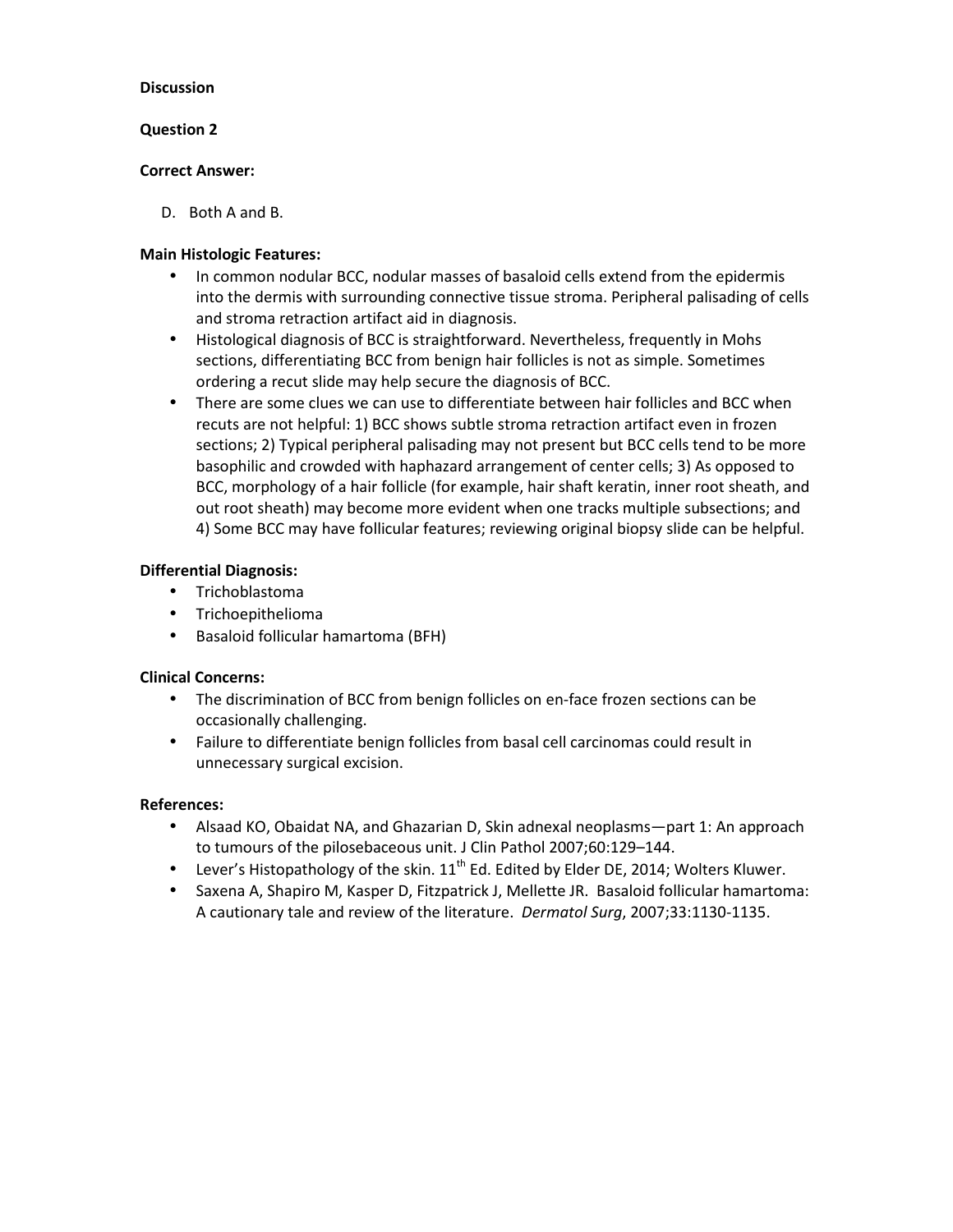A 63-year-old Caucasian male was referred for treatment of a tumor on right supraclavicular area. A representative frozen section of the tumor is shown.

# **What is most likely diagnosis?**

- A. Desmoplastic melanoma
- B. Benign fibrous histiocytoma
- C. Dermatofibrosarcoma protuberans
- D. Leiomyosarcoma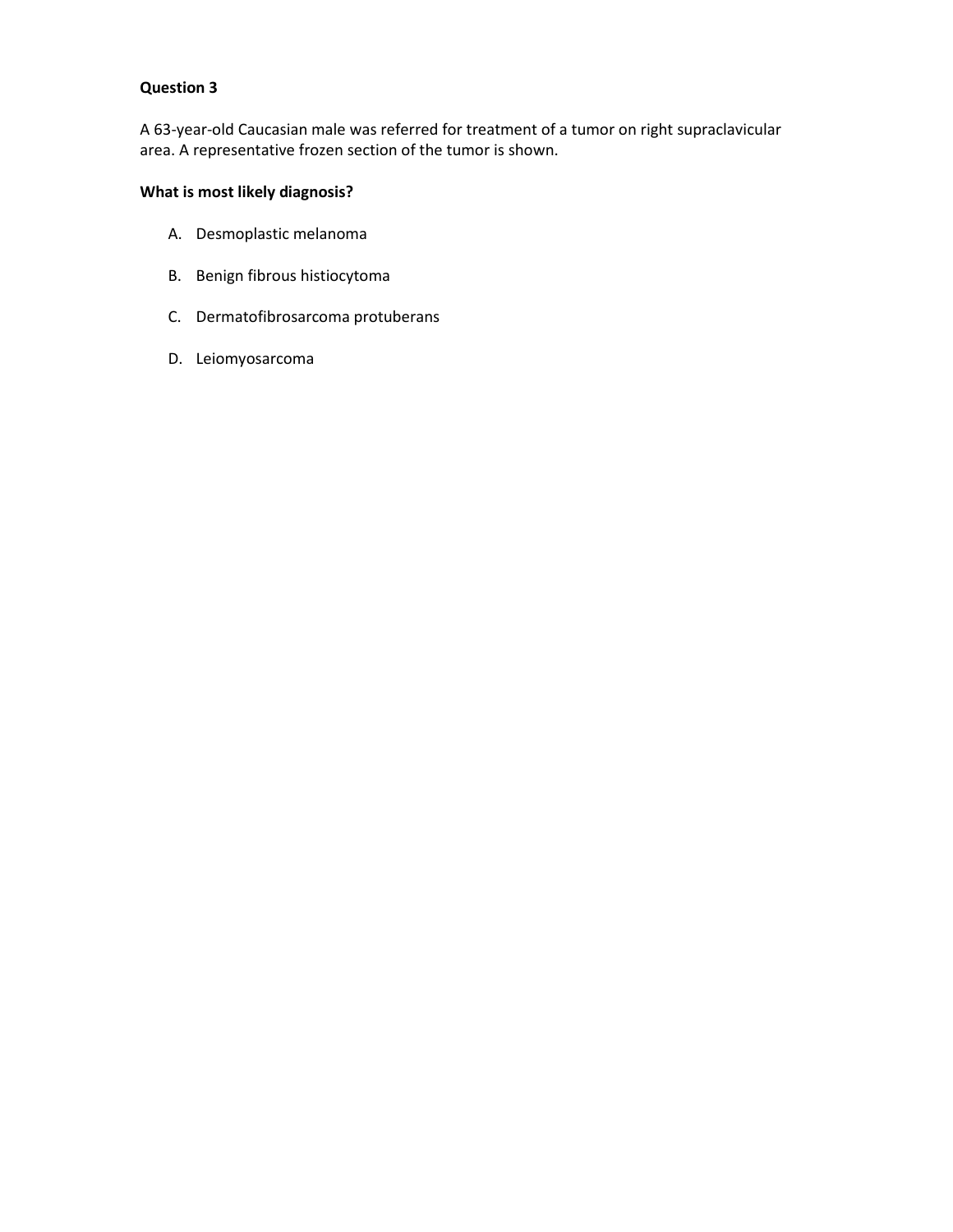### **Question 3**

### **Correct Answer:**

C. Dermatofibrosarcoma protuberans

### **Main Histologic and Immunohistochemical Features of Dermatofibrosarcoma Protuberans**

- Dermal tumor, typically shows diffuse irregular infiltration of the subcutaneous fat in a typical lace-like pattern or bundles of cells which spread parallel to the epidermis
- Composed primarily of uniform spindled cells with elongated nuclei showing little or no pleomorphism and pale cytoplasm
- The cells are characteristically arranged in a storiform pattern characterized by numerous whorls of cells
- Little mitotic activity, rarely abnormal in appearance
	- o Does not exceed five mitoses per 10 high-power fields
- Peripheral collections of chronic inflammatory cells are occasionally present, as are foci of myxoid degeneration, but necrosis is rarely a feature
- Immunohistochemically, tumor cells are usually diffusely positive for CD34 and negative for factor XIIIa, S-100 protein, desmin, actin and CD117 (c-kit)

## **Histologic Differential Diagnosis:**

- Desmoplastic melanoma Characterized by a diffusely infiltrative, occasionally paucicellular, malignant spindle cell tumor with significant interstitial fibrosis and collagenization. The subepidermal papillary dermis is unaffected, but the infiltrate often extends into the subcutaneous fat or beyond. Involvement of skeletal muscle or underlying bone frequently occurs. The cells are typically elongated and have eosinophilic or more commonly basophilic cytoplasm. Nuclei may be tapered and hyperchromatic or cigar-shaped and vesicular with prominent eosinophilic nucleoli. Mitoses are rare. Most commonly, the tumor has a distinctly fascicular arrangement, however, focal storiform areas are sometimes noted. The tumor may have a feathery appearance due to myxoid change. Lymphocytic infiltrates, which present as nodular aggregates, are a characteristic feature. Overlying epidermis frequently demonstrates atypical melanocytic hyperplasia, most often of the lentigo maligna pattern. However, in many cases, no in-situ component may be seen. Perineural involvement is also common. Immunohistochemically, desmoplastic melanoma expresses S-100 protein (94–100%), neuron-specific enolase and vimentin.
- Benign fibrous histiocytoma Poorly demarcated dermal tumor. The overlying epidermis can demonstrate acanthosis or pseudoepitheliomatous hyperplasia and hyperpigmentation of the basal cell layer. A grenz zone is present in about 70% of cases. Tumor is composed of interlacing fascicles of spindled cells, sometimes in a focal storiform arrangement, set within a loose collagenous or myxoid stroma. In between the spindled cells are foamy histiocytes, multinucleated giant cells and thin-walled blood vessels. Foci of chronic inflammatory cells, including lymphocytes and plasma cells, and hemosiderin deposition are often noted. A common feature is the presence of individual hyaline collagen bundles surrounded by tumor cells in the periphery of the lesions. CD34 and factor XIIIa staining has been used differentiate dermatofibroma from DFSP. However, some overlap does occur.
- Leiomyosarcomas May be 1) superficial or dermal leiomyosarcomas (at least 90% of the tumor confined to the dermis)  $\rightarrow$  arising from arrector pili or genital smooth muscle, or 2) subcutaneous leiomyosarcomas  $\rightarrow$  arising from vascular smooth muscle. Histopathologic features span a morphologic spectrum. Well-differentiated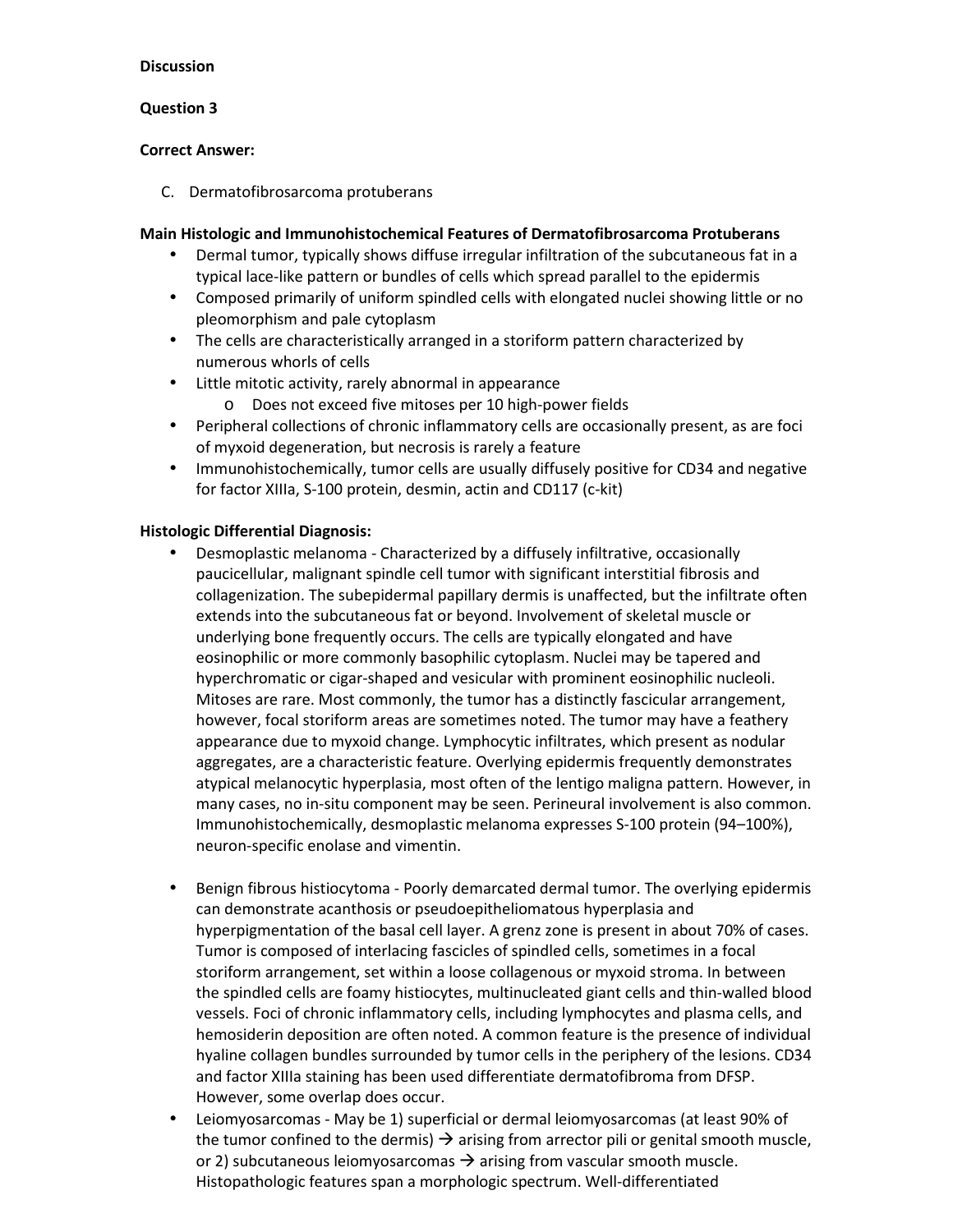leiomyosarcoma features overlap with leiomyomas, while poorly differentiated lesions closely resemble atypical fibroxanthoma, and moderately differentiated leiomyosarcomas cytologically resemble normal smooth muscle cells. Dermal leiomyosarcoma are composed of poorly circumscribed fascicles of spindled cells with blunt-ended nuclei and eosinophilic cytoplasm that infiltrate between the collagen. Leiomyosarcomas have a high nucleocytoplasmic ratio, and contain mitotic figures. Subcutaneous leiomyosarcomas may be better circumscribed and surrounded by a pseudocapsule of compressed tissue. They have a higher degree of pleomorphism and nuclear atypia, higher mitotic rate and can demonstrate focal necrosis. Immunohistochemical studies are important in supporting the cell lineage. Leiomyosarcoma will usually be actin-positive and desmin-positive, but negative for keratin, S100 protein and CD68.

#### **Clinical Concerns:**

- Locally aggressive sarcoma of intermediate malignancy with predilection for young to middle-aged adults.
- DFSP occurs on the trunk in 50–60% of patients, the proximal extremities in 20–30%, and the head and neck in 10–15%.
- Complete surgical excision (WLE or Mohs) is the standard of care.
- Because the translocation (17;22) places the platelet-derived growth factor (PDGF) βchain gene under the control of the collagen 1A1 promoter, imatinib mesylate, which targets the PDGF receptor, is currently FDA-approved for adults with unresectable, recurrent and/or metastatic DFSP.

- 1. Bolognia, JL, Jorizzo, JL, Schaffer, JV. (2012) Dermatology. China: Elsevier.
- 2. Calonje E, Brenn T, Lazar A., McKee, PH. (2012) McKee's Pathology of the Skin. (4th Edition). China: Elsevier.
- 3. Goldblum JR1, Tuthill RJ. CD34 and factor-XIIIa immunoreactivity in dermatofibrosarcoma protuberans and dermatofibroma. Am J Dermatopathol. 1997;19(2):147-53.
- 4. Weedon, D. (2010) Weedon's Skin Pathology. (3<sup>rd</sup> Edition). China: Elsevier.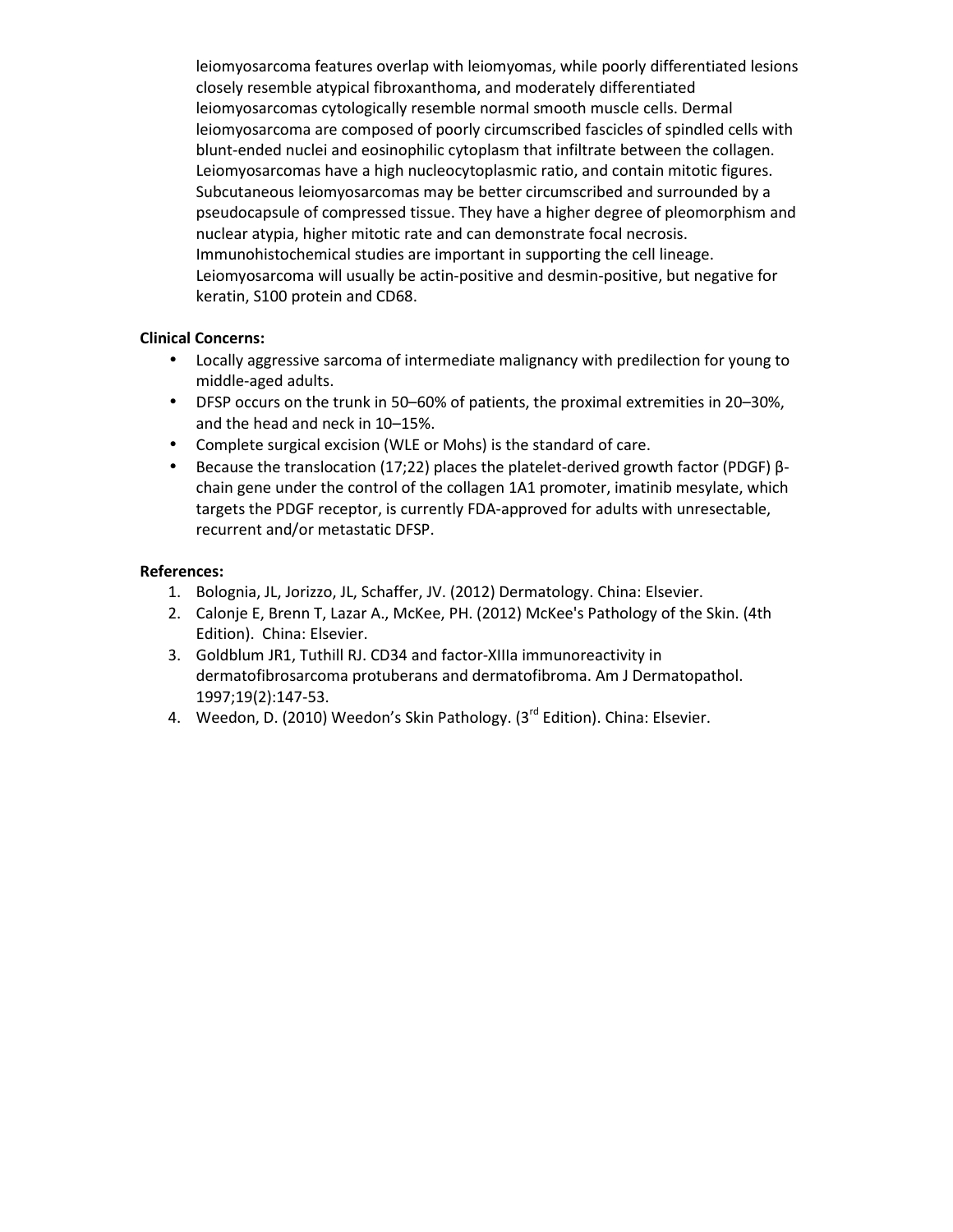A 34-year-old Caucasian male was referred for treatment of a recurrent tumor on vertex scalp. A representative frozen section of the tumor is shown.

## **What is most likely diagnosis?**

- A. Neurofibroma
- B. Dermatofibrosarcoma protuberans
- C. Leiomyosarcoma
- D. Palisaded encapsulated neuroma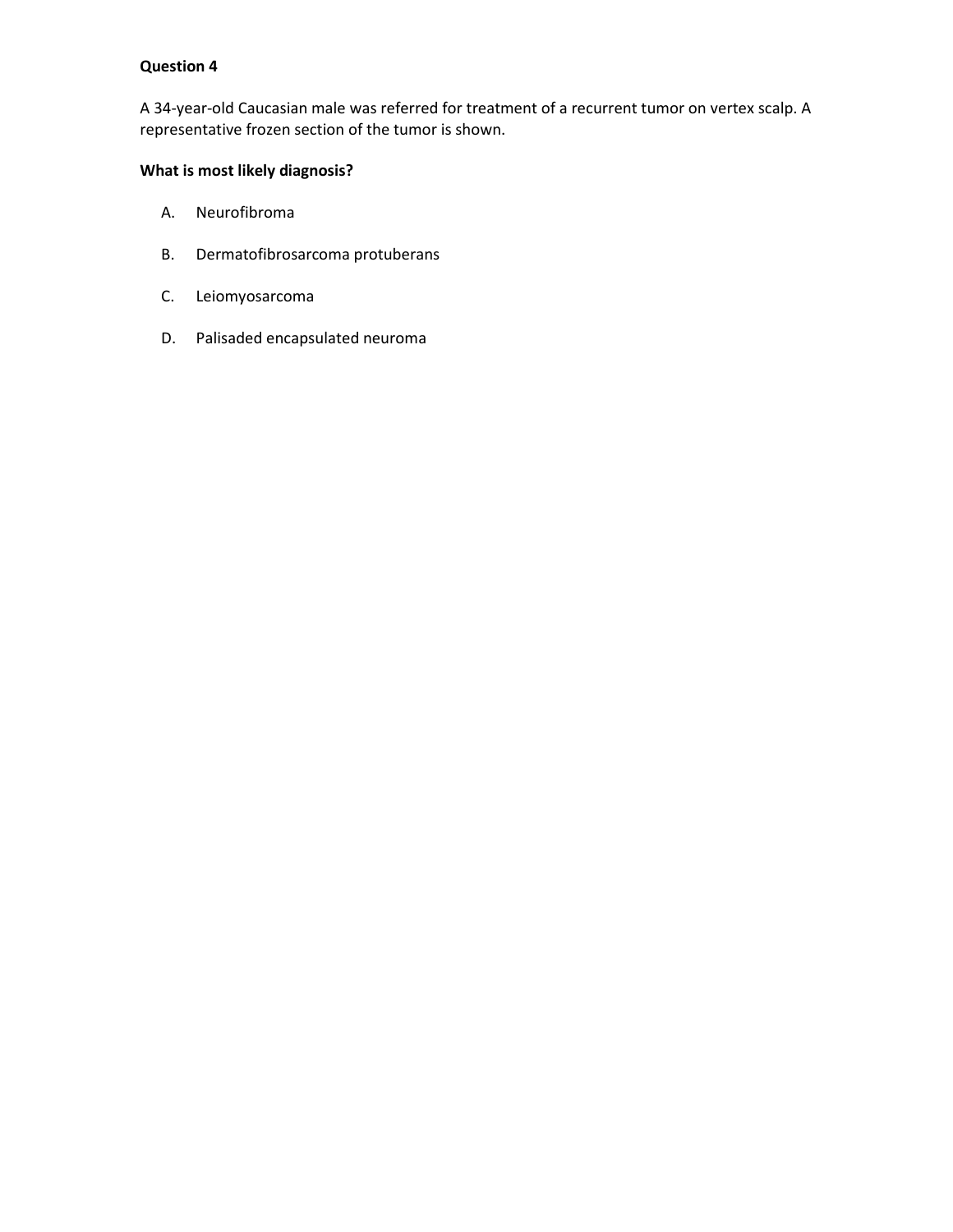### **Question 4**

#### **Correct Answer:**

B. Dermatofibrosarcoma protuberans

## **Main Histologic and Immunohistochemical Features of Dermatofibrosarcoma Protuberans Treated with Imatinib**

- Dermal tumor composed of atypical spindle cells
- Paucicellular histological appearance with abundant collagen deposition in the stroma
- Storiform pattern is difficult to recognize
- Atypical spindle cells stain with CD34
- Procollagen I stain is strongly positive, confirming the presence of abundant collagen in the dermis

## **Histologic Differential Diagnosis:**

- Neurofibroma An unencapsulated mass of ill-defined cells with eosinophilic cytoplasm and wavy or comma-shaped nuclei. Mast cells are frequently seen. Collagen is present at varying amounts and sometimes there is a marked myxoid stroma. S-100 protein is generally positive throughout the tumor. CD34 is sometimes focally positive.
- Leiomyosarcoma May be 1) superficial or dermal leiomyosarcomas (at least 90% of the tumor confined to the dermis)  $\rightarrow$  arising from arrector pili or genital smooth muscle, or 2) subcutaneous leiomyosarcomas  $\rightarrow$  arising from vascular smooth muscle. Histopathologic features span a morphologic spectrum. Well-differentiated leiomyosarcoma features overlap with leiomyomas, while poorly differentiated lesions closely resemble atypical fibroxanthoma, and moderately differentiated leiomyosarcomas cytologically resemble normal smooth muscle cells. Dermal leiomyosarcoma are composed of poorly circumscribed fascicles of spindled cells with blunt-ended nuclei and eosinophilic cytoplasm that infiltrate between the collagen. Leiomyosarcomas have a high nucleocytoplasmic ratio, and contain mitotic figures. Subcutaneous leiomyosarcomas may be better circumscribed and surrounded by a pseudocapsule of compressed tissue. They have a higher degree of pleomorphism and nuclear atypia, higher mitotic rate and can demonstrate focal necrosis. Immunohistochemical studies are important in supporting the cell lineage. Leiomyosarcoma will usually be actin-positive and desmin-positive, but negative for keratin, S100 protein and CD68.
- Palisaded encapsulated neuroma Well-circumscribed dermal nodule. Encapsulation is incomplete and the superficial portion of the tumor merges with the surrounding dermis. Tumor cells are arranged in short fascicles separated by artifactual clefting. Cells have wavy hyperchromatic nuclei and cytoplasm is ill-defined and eosinophilic. Palisading of nuclei is not frequent. The epidermis is typically normal, but mild to prominent hyperplasia is sometimes seen. Frequently, a normal nerve is identified near the base of the lesion, often entering the lesional capsule. Vascularity is occasionally present. Majority of the cells are S-100 positive. Many axons can be identified with neurofilament protein and the cells in the capsule stain for EMA.

- 1. Calonie E, Brenn T, Lazar A. (2012) McKee's Pathology of the Skin.  $(4<sup>th</sup>$  Edition). China: Elsevier.
- 2. Thomison J, McCarter M, McClain D, Golitz LE, Goldenberg G. Hyalinized collagen in a dermatofibrosarcoma protuberans after treatment with imatinib mesylate. J Cutan Pathol. 2008 Nov;35(11):1003-6.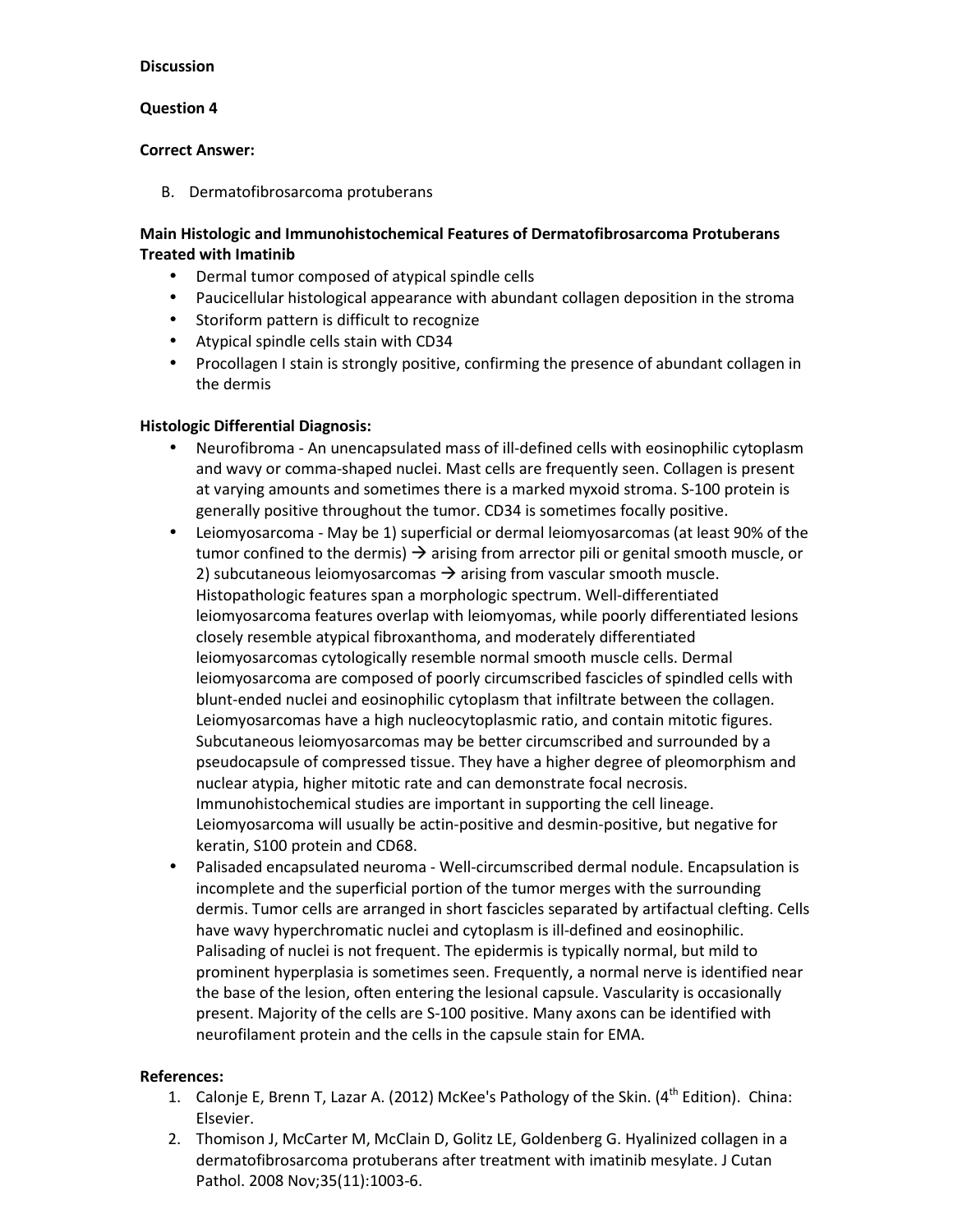3. Rutkowski P, Dębiec-Rychter M, Nowecki Z, Michej W, Symonides M, Ptaszynski K, Ruka W. Treatment of advanced dermatofibrosarcoma protuberans with imatinib mesylate with or without surgical resection. J Eur Acad Dermatol Venereol. 2011 Mar;25(3):264- 70.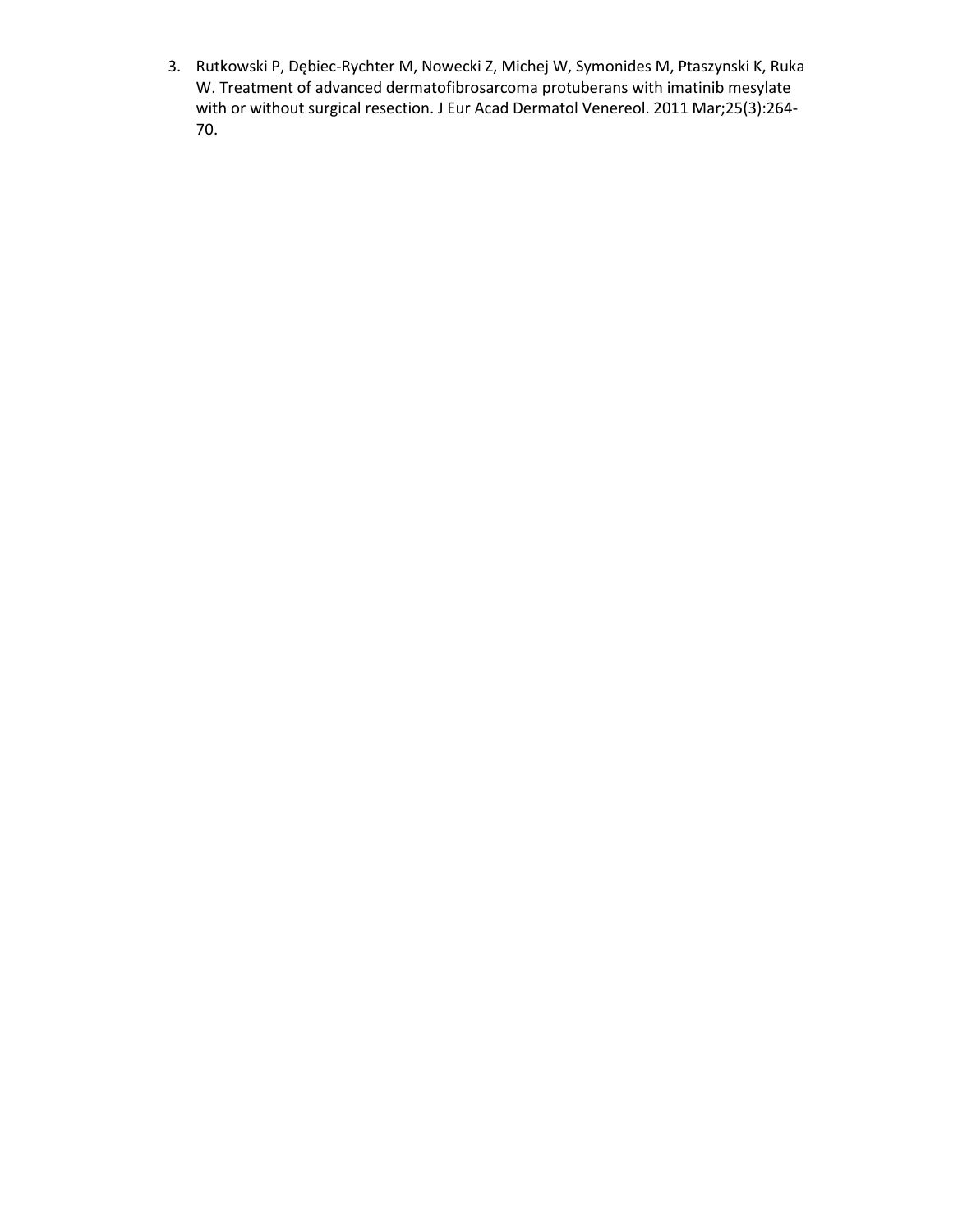A 68-year-old female with a basal cell carcinoma (BCC) arising on the left temple is referred for Mohs Micrographic Surgery (MMS).

A standard Mohs layer is removed and subsequently examined.

## **Select the most likely diagnosis and best course of action:**

- A. BCC is present in the deep dermis; Take another layer.
- B. Invasive squamous cell carcinoma is visualized; Take another layer.
- C. No residual tumor is identified; Perform closure.
- D. Specimen is inadequate; Request recuts from the histotechnician.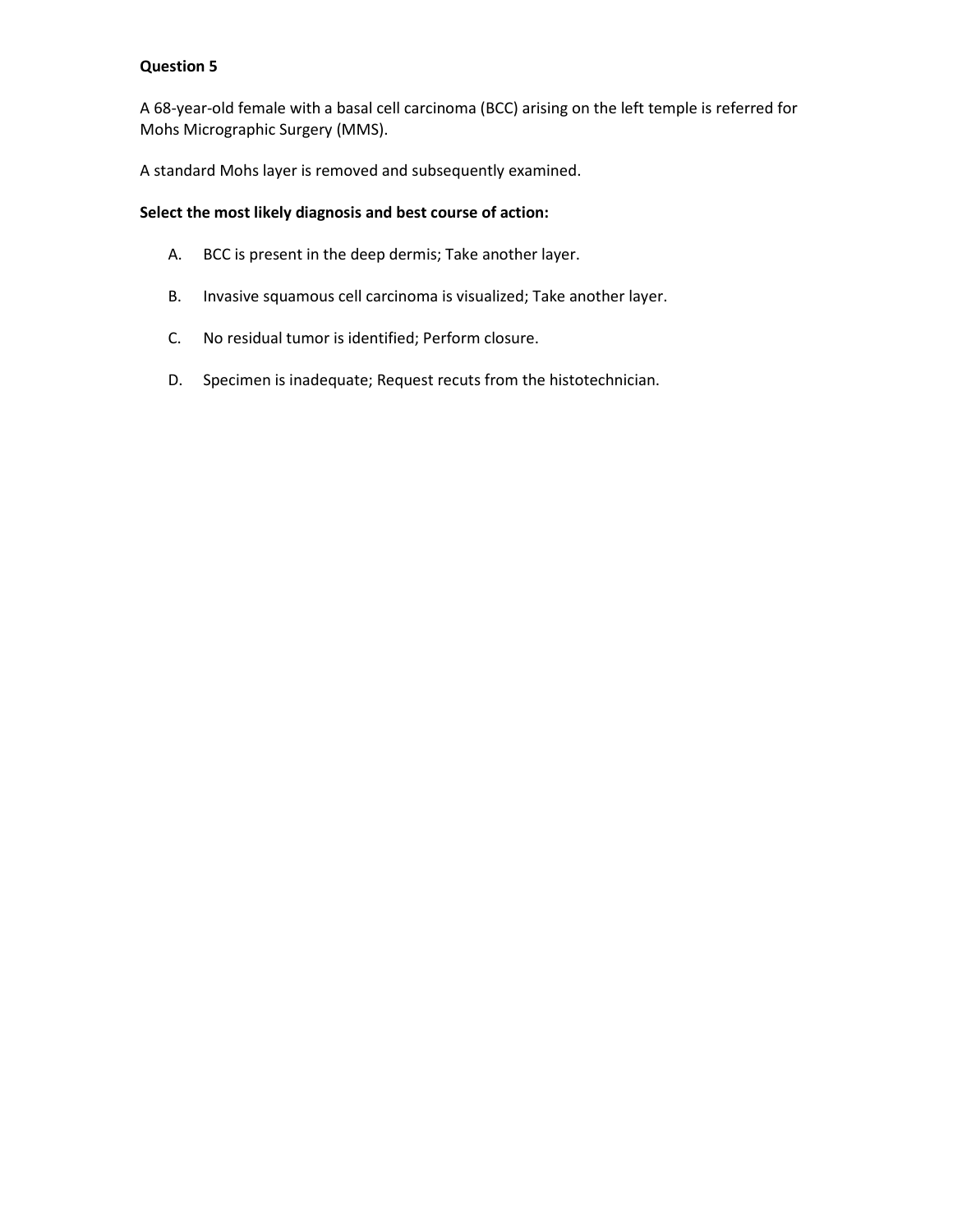## **Question 5**

### **Correct Answer:**

D. Specimen is inadequate; Request recuts from the histotechnician.

## **Main Histologic Features:**

- Quality Assurance:
	- o Deep tissue is well-visualized without holes; subcutaneous architecture is wellpreserved.
	- o Staining is adequate.
	- o Epidermis is present around entire section.
	- o Epidermis is flipped/folded.
- Oncologic Analysis:
	- o Residual focus of superficial BCC is obscured by region of flipped epidermis, thus representing a "false negative."

## **Differential Diagnosis:**

• Adequate histologic slide without tumor present.

## **Clinical/Histologic Concerns:**

- Mohs slides must be analyzed both for quality and for the presence/absence of tumor.
- In this case, recuts were requested due to folded epidermis, revealing a focus of superficial BCC that was subsequently extirpated.
- Studies demonstrate that a likely cause of recurrence after MMS may be identified on slide review in approximately 80% of cases.
- In these cases, slides are falsely interpreted as "negative," or free of tumor, when residual tumor is actually present.
- The root causes of "false negatives" can be stratified into errors of tissue processing and slide quality versus errors of slide interpretation and surgical execution.
- Aspects of poor slide quality leading to persistent/recurrent tumors include deep tissue drop-out (29%), missing epidermis (27%), and poor staining (3.7%).
- Errors in slide interpretation (tumor present on slide but missed by surgeon) have been associated with 20% of recurrences after MMS, while errors in surgical execution (inadequate size or location of subsequent stage leading to false negative slide) have been associated with 6% of recurrences.
- Mohs surgeons must be just as vigilant in assessing for slide quality as they are evaluating for neoplasia.

- Hruza GJ. Mohs micrographic surgery local recurrences. J Dermatol Surg Oncol. 1994;20(9):573-7.
- Zabielinski M, Leithauser L, Godsey T, Gloster HM. Laboratory Errors Leading to Nonmelanoma Skin Cancer Recurrence After Mohs Micrographic Surgery. Dermatol Surg 2015;41:913-6.
- Campbell T, Armstrong AW, Schupp CW, Barr K, et al. Surgeon error and slide quality during Mohs micrographic surgery: is there a relationship with tumor recurrence? J Am Acad Dermatol 2013;69:105-11.
- Lee KC, Higgins HW II, Dufresne RG Jr. Tumor recurrence after Mohs micrographic surgery. J Am Acad Dermatol 2014;70:385-6.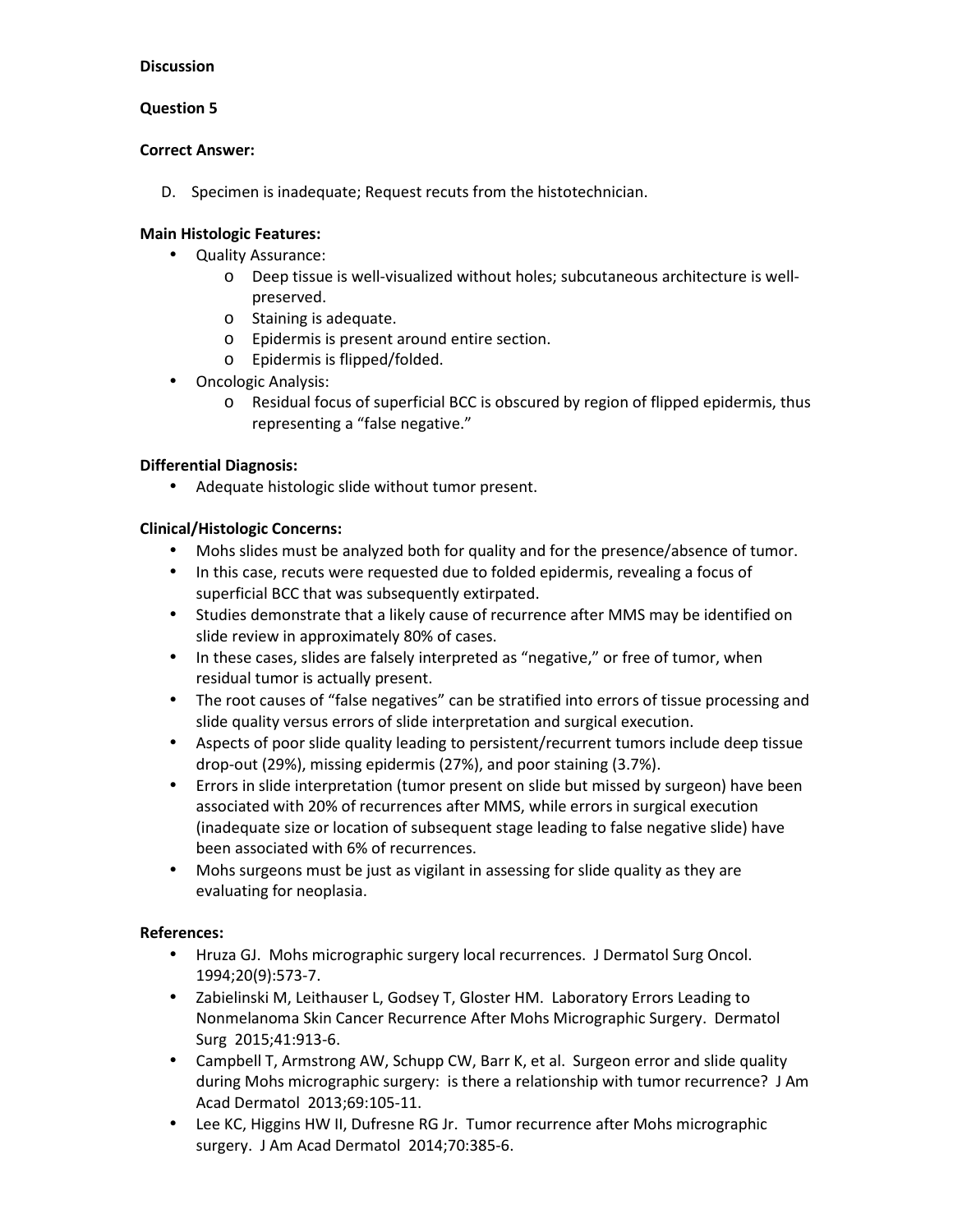A 74-year-old male with a 2 centimeter BCC arising on the upper forehead is referred for MMS.

A standard Mohs layer is taken, bisected, with one of two blocks examined here. For the purposes of this question, assume the other block is free of tumor on histologic examination. **The first cut into this tissue block is denoted by a black dot.** 

### **Select the most likely diagnosis and best course of action:**

- A. BCC is visualized and is transected at the deep margin; Take another layer.
- B. BCC is visualized but is clear at the deep (true surgical) margin; Commence reconstruction.
- C. SCCIS is present; Take another layer.
- D. Specimen is inadequate; Request recuts from the histotechnician.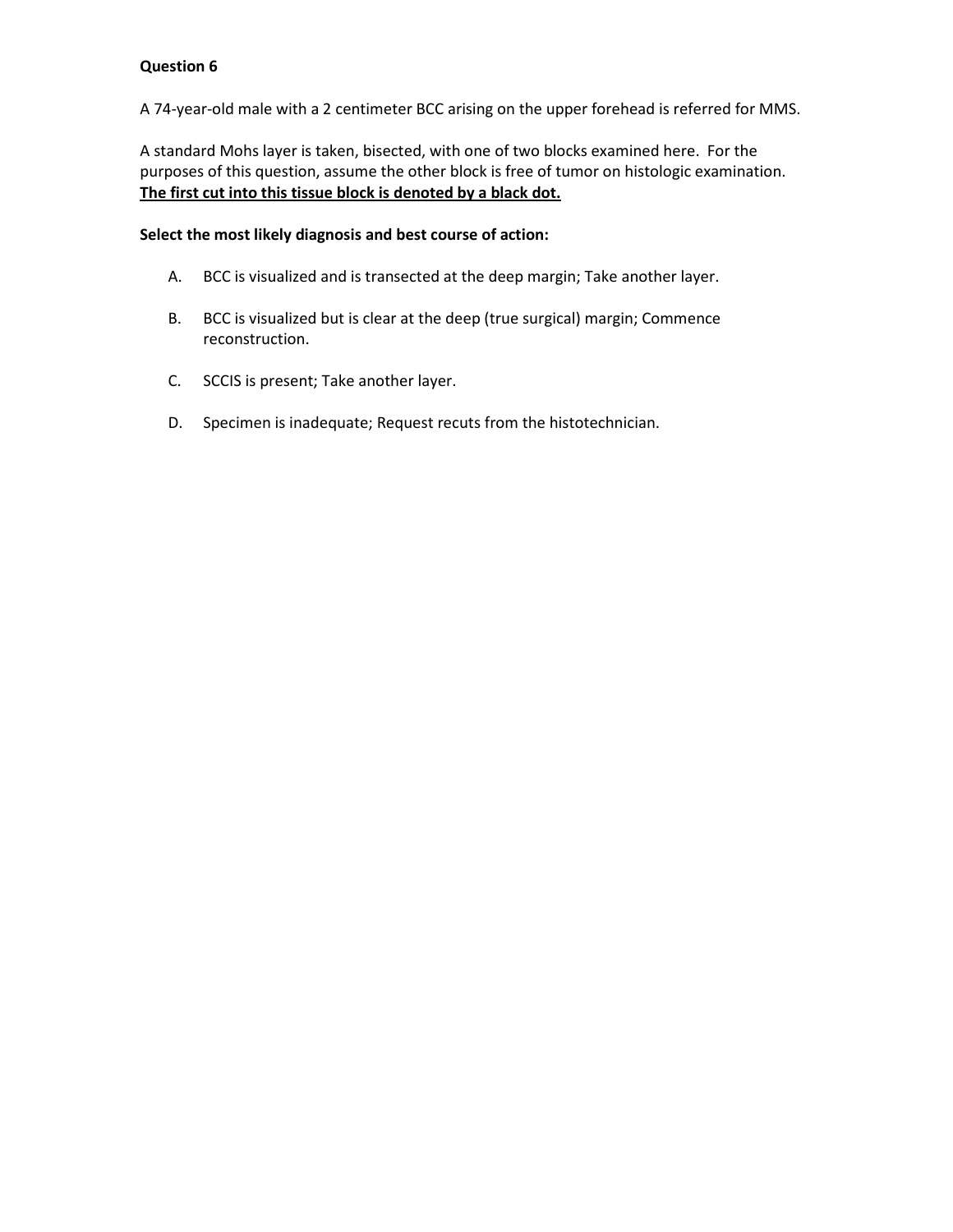## **Question 6**

#### **Correct Answer:**

A. BCC is visualized and is transected at the deep margin; Take another layer.

## **Main Histologic Features:**

- Quality Assurance:
	- o Epidermis is present around entire section.
	- o Staining is adequate.
	- o Deep tissue is well-preserved, with few significant holes.
	- o The true deep surgical margin is not present on the first cut into the block (as illustrated by a lack of surgical ink at the deep margin of this cut), but is visualized by later cuts (where ink extends along the entire deep margin).
- Oncologic Analysis:
	- o Residual infiltrative BCC is present, but is not visualized on the first cut due to tangential sectioning.
	- o The first cut thus represents a "false negative."

## **Differential Diagnosis:**

• BCC is visualized but is clear at the deep (true surgical) margin.

## **Clinical/Histologic Concerns:**

- Mohs slides must be analyzed both for quality and presence/absence of tumor.
- In this case, the tumor appears to be clear at the true surgical margin, as represented by the first cut into the tissue block. However, this cut represents a "false negative" that could lead to recurrence.
- The clue here is the lack of surgical ink outlining the entire deep margin of the first cut, which should inform the surgeon that the true deep margin is not visualized.
- Later cuts into the block demonstrate surgical ink along the entire deep margin, where infiltrative BCC is easily identified. Another deep layer should be taken to clear this patient.

| Study        | Recurrences (#) | <b>Cause Identified on</b><br>Slide Review (%) | <b>Slide Quality</b><br>Unsatisfactory (%) | <b>Surgeon</b><br>Error (%) |
|--------------|-----------------|------------------------------------------------|--------------------------------------------|-----------------------------|
| Hruza        | 30              |                                                | 40                                         | 30                          |
| Campbell     | 19              | N/A                                            | N/A                                        | 26                          |
| <b>Lee</b>   |                 | N/A                                            | 27                                         | 18                          |
| Zabielinski  |                 | 82                                             | 23                                         | 27                          |
| <b>Total</b> | 82              | 79.1                                           | 32                                         | 28                          |

- Hruza GJ. Mohs micrographic surgery local recurrences. J Dermatol Surg Oncol. 1994;20(9):573-7.
- Zabielinski M, Leithauser L, Godsey T, Gloster HM. Laboratory Errors Leading to Nonmelanoma Skin Cancer Recurrence After Mohs Micrographic Surgery. Dermatol Surg 2015;41:913-6.
- Campbell T, Armstrong AW, Schupp CW, Barr K, et al. Surgeon error and slide quality during Mohs micrographic surgery: is there a relationship with tumor recurrence? J Am Acad Dermatol 2013;69:105-11.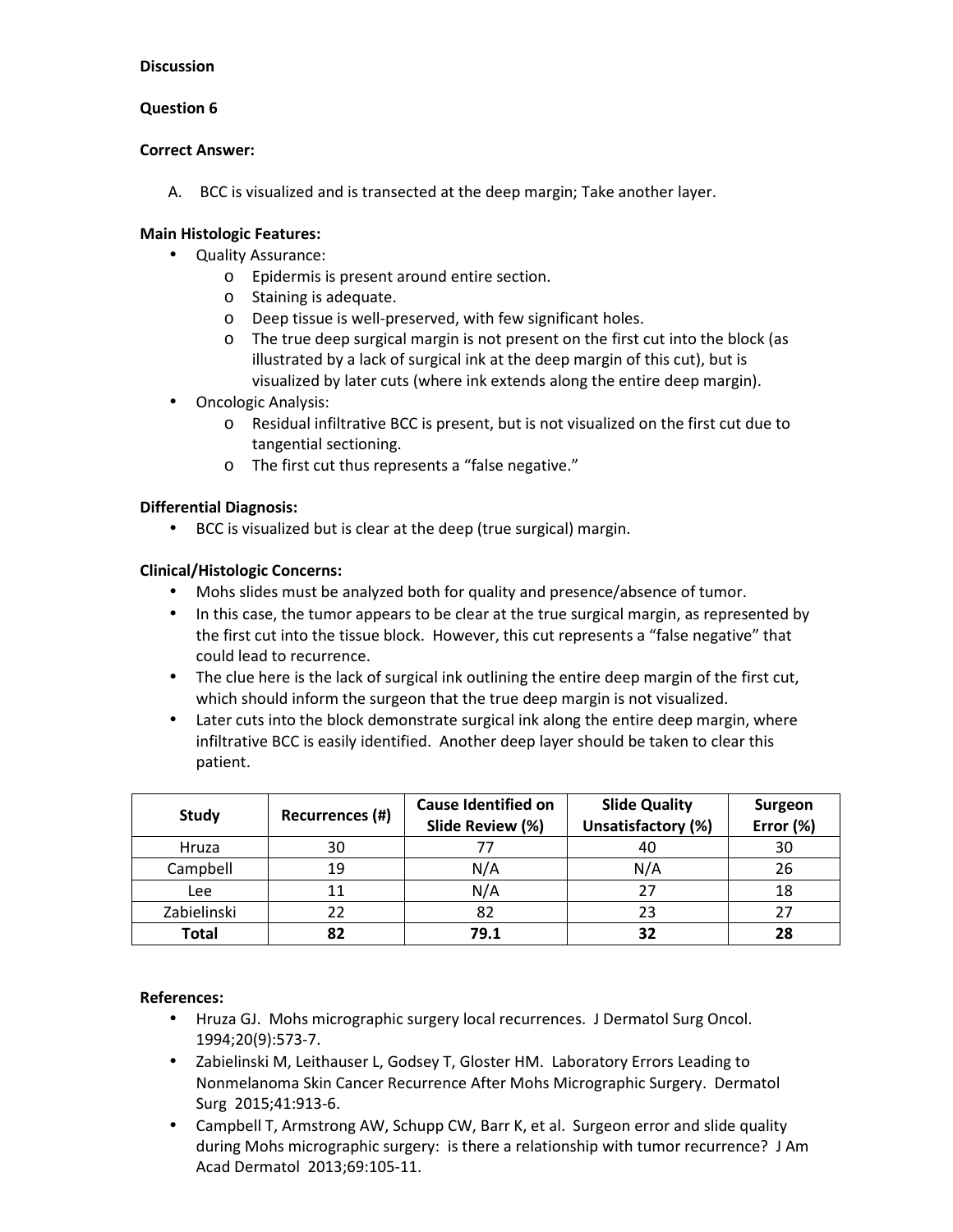• Lee KC, Higgins HW II, Dufresne RG Jr. Tumor recurrence after Mohs micrographic surgery. J Am Acad Dermatol 2014;70:385-6.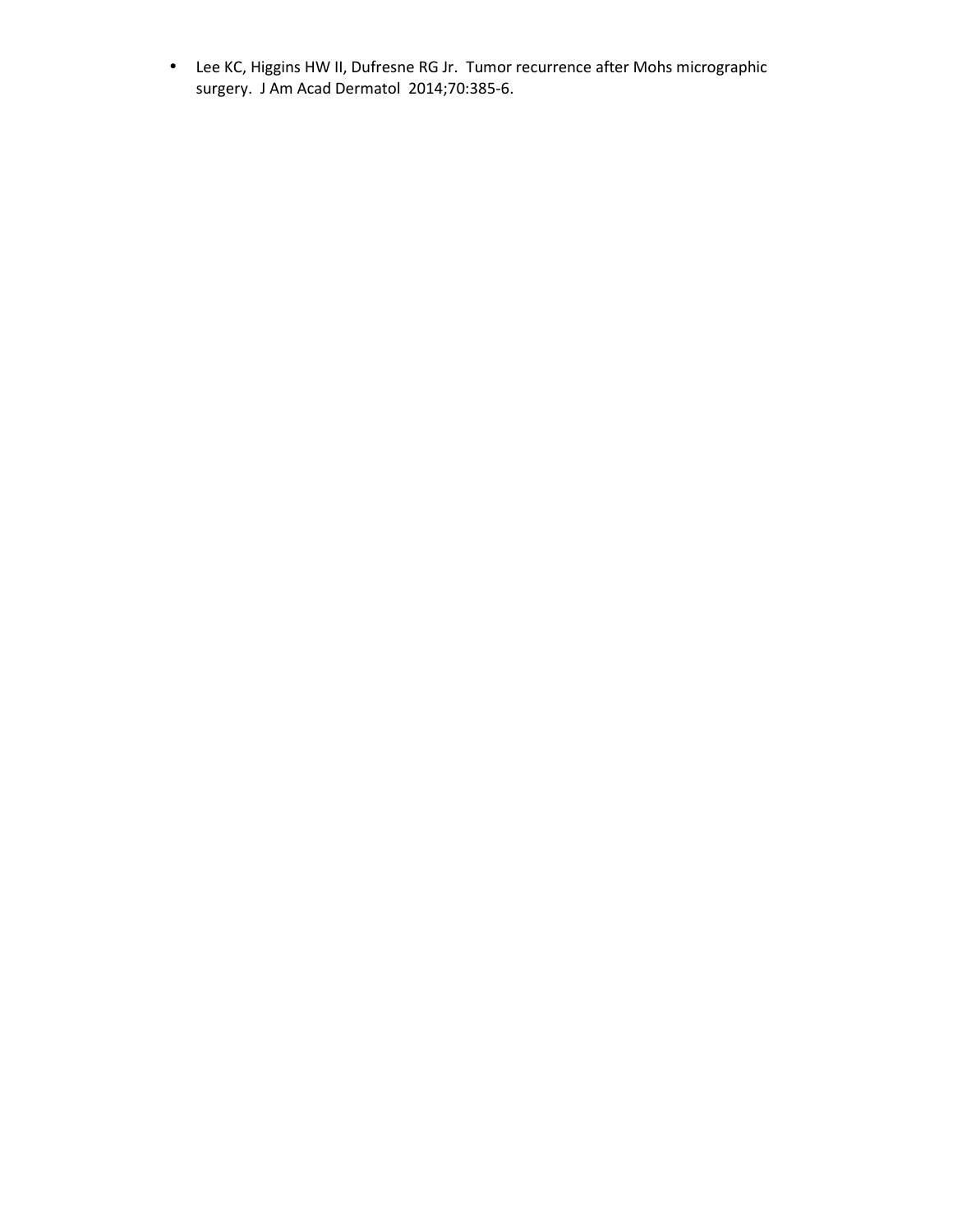A 78-year-old woman presents for treatment of a biopsy positive basal cell carcinoma of the right nasofacial sulcus. This slide is from the second Mohs stage.

## **Based on the findings on this slide which of the following is correct?**

- A. There is no residual BCC.
- B. There is residual BCC at the blue pole.
- C. There is residual BCC at the red pole.
- D. There is residual BCC at the deep margin.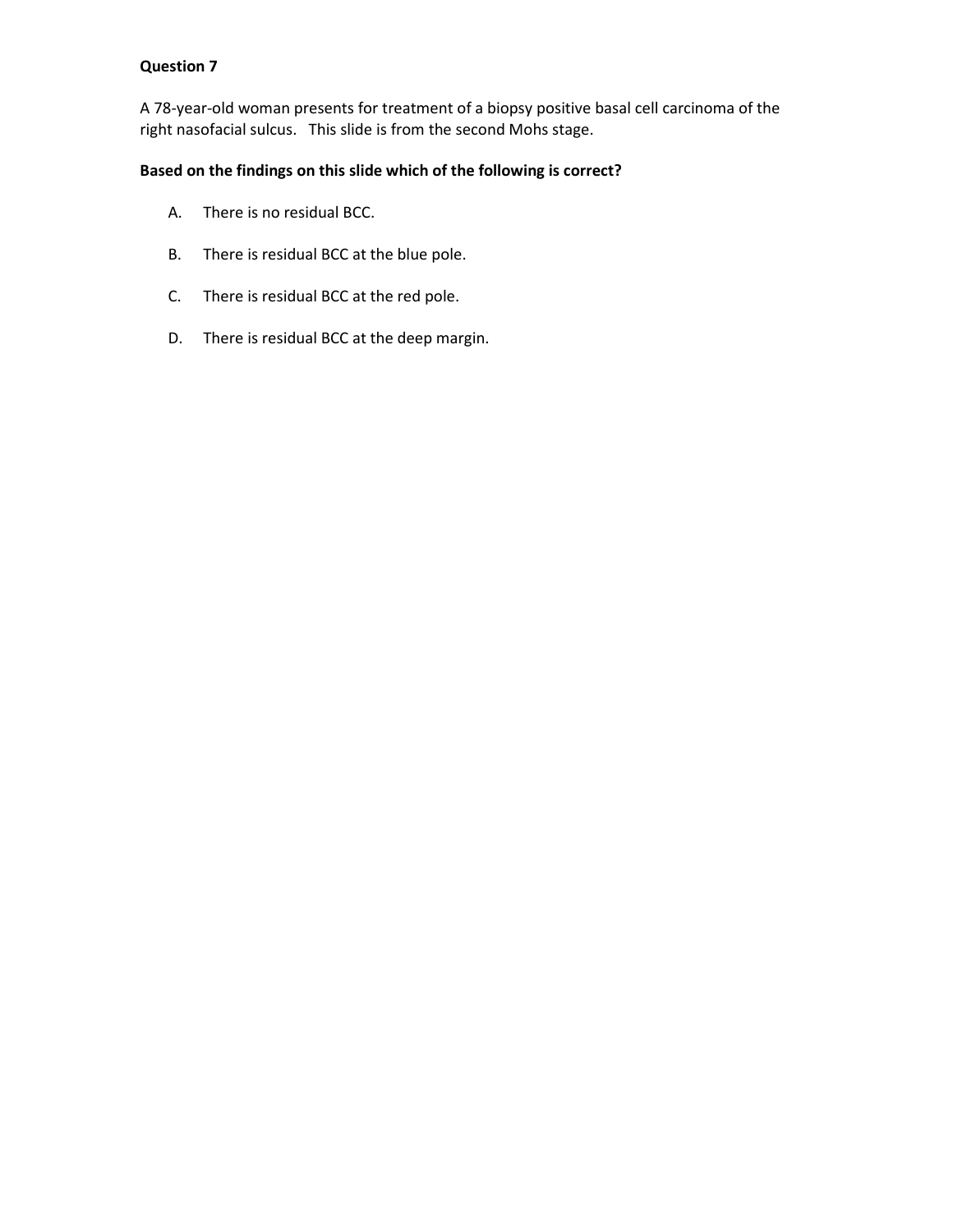## **Question 7**

#### **Correct Answer:**

A. There is no residual BCC (folliculocentric basaloid proliferation).

### **Main Histologic Features:**

- Superficial folliculocentric nests of small epithelioid cells without peripheral palisading
- Thickened basement membrane surrounding the nests
- Normal surrounding stroma without mucinous degradation or myxoid changes
- No significant pleomorphism, apoptosis, dyskeratosis, or mitoses

## **Differential Diagnosis:**

- Basal cell carcinoma with follicular differentiation/infundibulocystic BCC
- Basaloid follicular harmartoma
- Trichoblastoma
- Trichoepithelioma

## **Clinical Concerns:**

- Folliculocentric basaloid proliferation (FBP) can mimic BCC on H&E.
- Often the axial orientation and connections to central follicles can be lost on horizontal Mohs sections compared to vertical sections making differentiation from BCC, particularly the infundibulocystic variant, difficult.
- Failure to differentiate FBP from BCC can result in excessive Mohs stages being taken enlarging defects for a benign adnexal proliferation.

- Patel NS, Johnston RB, Messina JL, Cherpelis BS. A unique basaloid proliferation encountered during Mohs surgey: potential pitfall for overdiagnosis of basal cell carcinoma. *Dermatol Surg*. 2011;37(8):1180-8.
- Leshin B, White W. Folliculocentric basaloid proliferation: the bulge (der Wulst) revisited. *Arch Dermatol*. 1990;126(7):900-6.
- Krunic AL, Garrod DR, Viehman, et al. The use of antidesmoglein stains in Mohs micrographic surgery. *Dermtol Surg*. 1997;23(6):463-8.
- Saxena A, Shapiro M, Kasper DA, et al. Basaloid follicular hamartoma: a cautionary tale and review of the literature. *Dermatol Surg*. 2007;33(9):1130-5.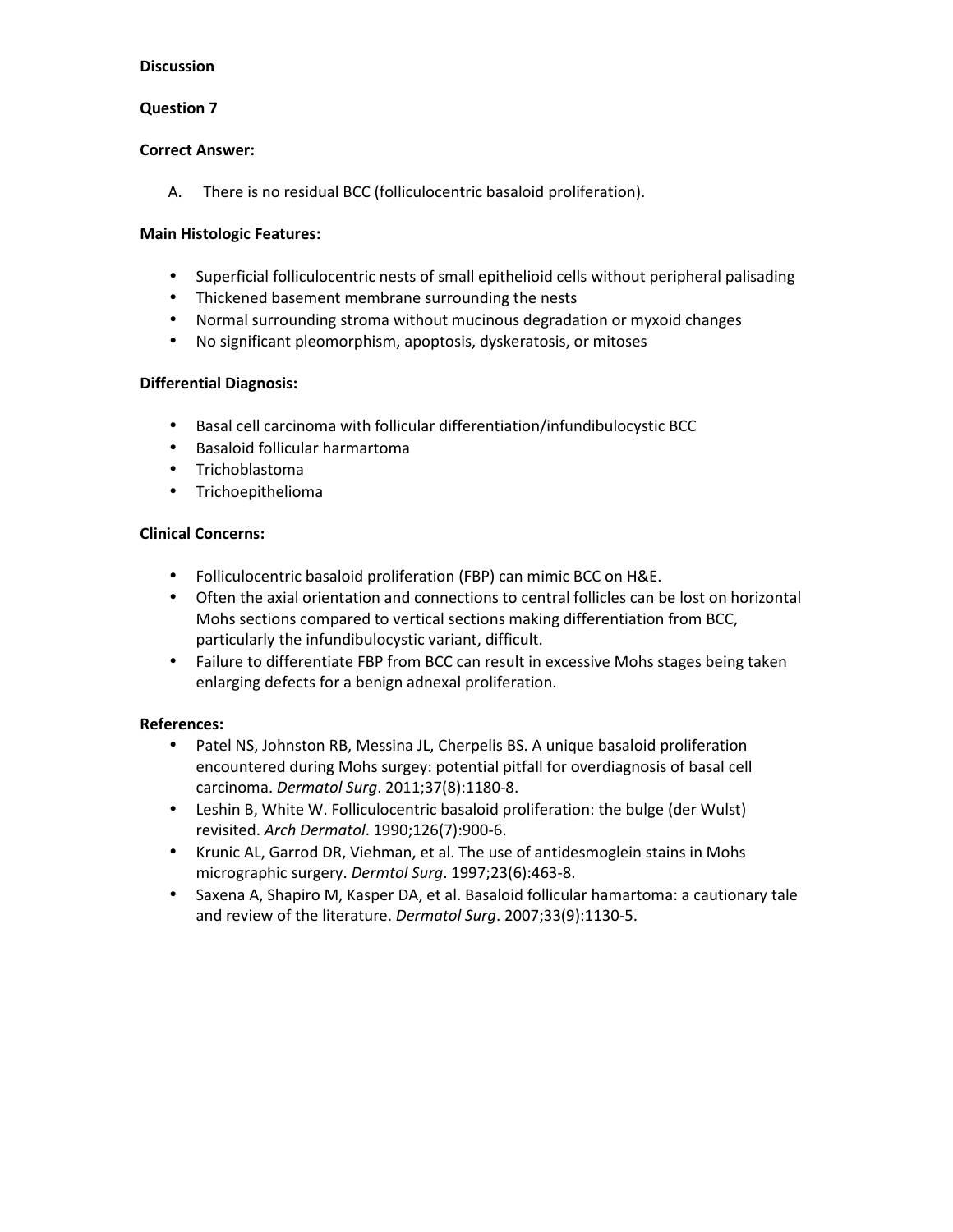A 55 year-old gentleman presents for treatment of a biopsy positive 2cm infiltrative basal cell carcinoma of the R preauricular cheek that has been present for several years. This slide is from the first Mohs stage.

# **This slide demonstrates which of the following:**

- A. Deeply invasive BCC masked by inflammatory peritumoral camouflage.
- B. BCC with reactive lymph node formation.
- C. BCC with concomitant CLL leukemic infiltrate.
- D. BCC with lymphoepithelioma-like carcinoma.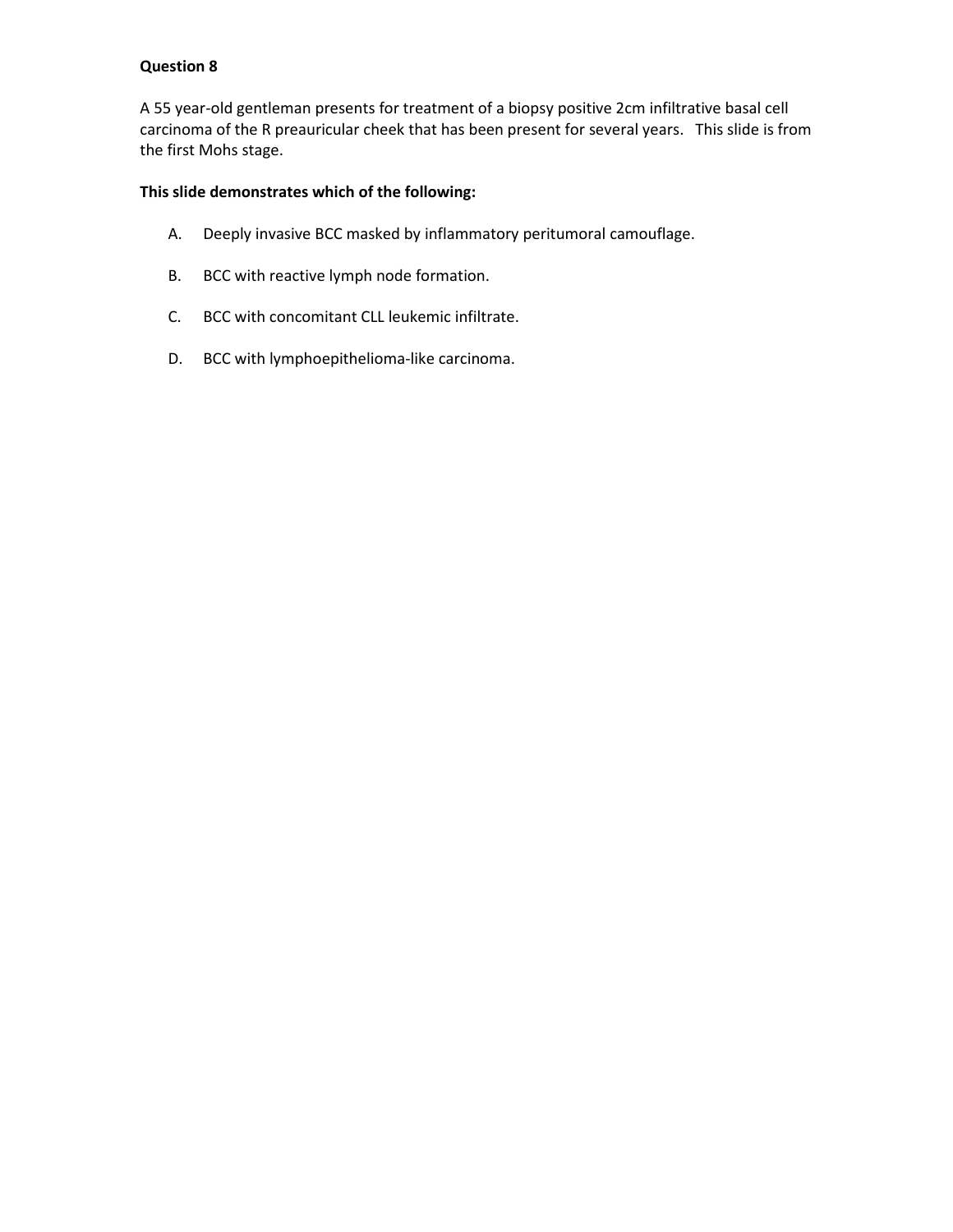### **Question 8**

#### **Correct Answer:**

A. BCC with reactive lymph node formation.

### **Main Histologic Features:**

- Infiltrative metatypical BCC surrounded by dense lymphocytic aggregates
- Some aggregates demonstrate a follicular pattern with a central germinal center zone composed of larger cells surrounded by a mantle of smaller lymphocytes
- The lymphocytes do not show significant cytologic atypia

## **Differential Diagnosis:**

- Tumor camouflage of invasive or perineural carcinoma with dense peritumoral inflammation
- BCC with associated leukemic infiltrate of chronic lymphocytic leukemia (CLL)
- BCC with follicular lymphoma

## **Clinical Concerns:**

- Reactive lymphadenoid proliferation can be seen in the cutaneous and subcutaneous tissue surrounding longstanding skin cancers.
- It is important to differentiate these reactive inflammatory infiltrates from invasive carcinoma with T-cell predominant peritumoral inflammation.
- B-cell predominant leukemic infiltrates can be seen in over 1/3 of non-melanoma skin cancers treated in patients with chronic lymphocytic leukemia (CLL).
- In difficult cases immunoperoxidase stains can be helpful in differentiating this benign reactive process from undiagnosed CLL leukemic infiltrates.

- Mehrany K, Byrd DR, Roenigk RK, et al. Lymphocytic infiltrates and subclinical epithelial tumor extention in patients with chronic leukemia and solid-organ transplantation. *Dermatol Surg*. 2003;29(2):129-134.
- Padgett HK, Parlette HL, English JC. A diagnosis of chronic lymphocytic leukemia prompted by cutaneous lymphocytic infiltrates present in Mohs micrographic surgery frozen sections. *Dermatol Surg*. 2003;29(7):769-771.
- Wilson ML, Elston DM, Tyler WB, et al. Dense lymphocytic infiltrates associated with non-melanoma skin cancer in patients with chronic lymphocytic leukemia. *Dermatol Online J*. 2010;16(3):4.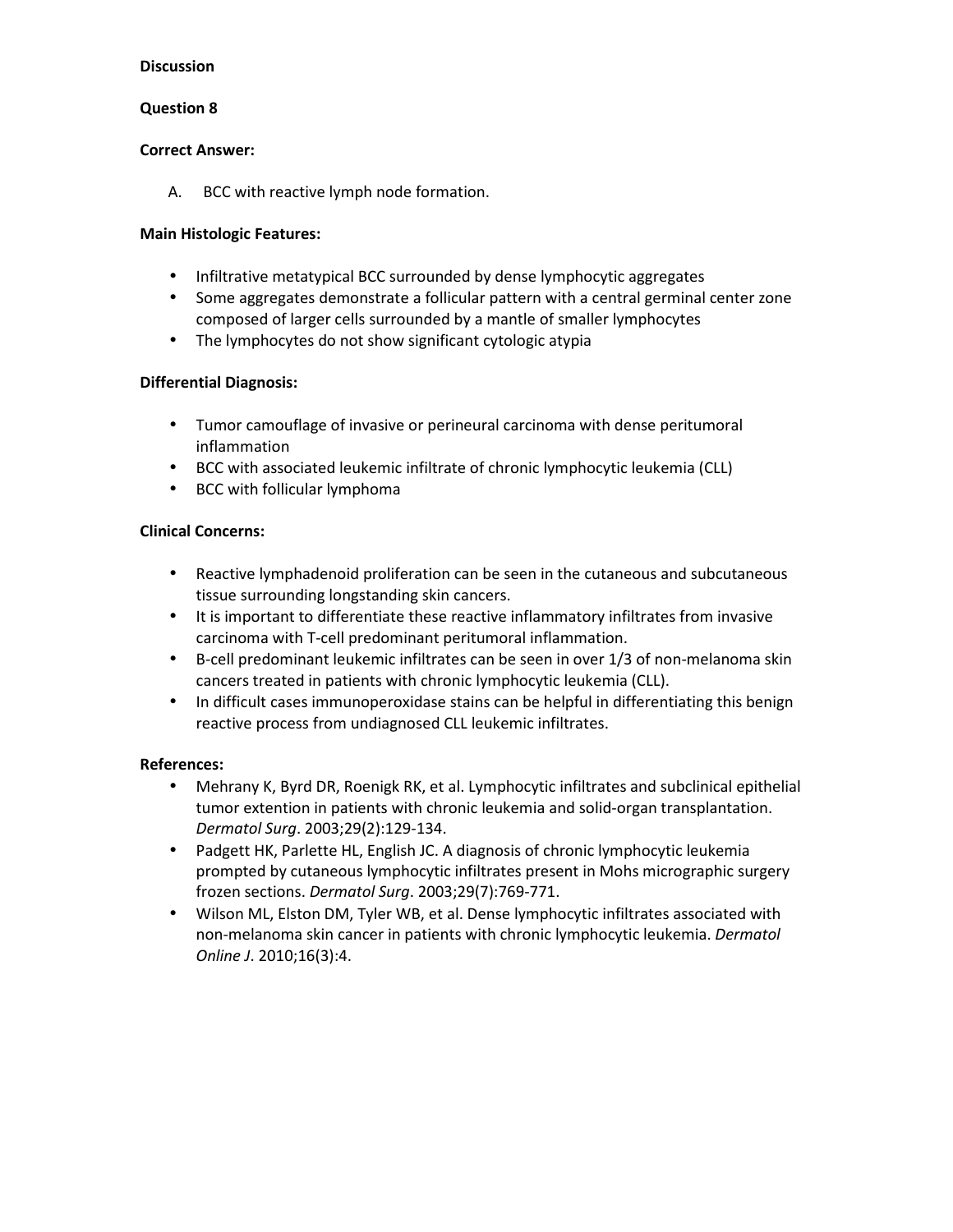A 71-year-old man presents for treatment of a recurrent melanoma in situ on the left neck. Both H&E and MART-1 immunostains are performed during Mohs surgery. The slide is from the first layer.

## **What is your next step?**

- A. Stop. The margin is clear. Only normal skin is appreciated.
- B. Stop. The margin is clear but a solar lentigo is also present in the background.
- C. The peripheral margin is positive due to melanoma in situ. Take an additional layer.
- D. The peripheral margin is positive due to melanoma in situ. Invasive melanoma is also present. Take an additional layer.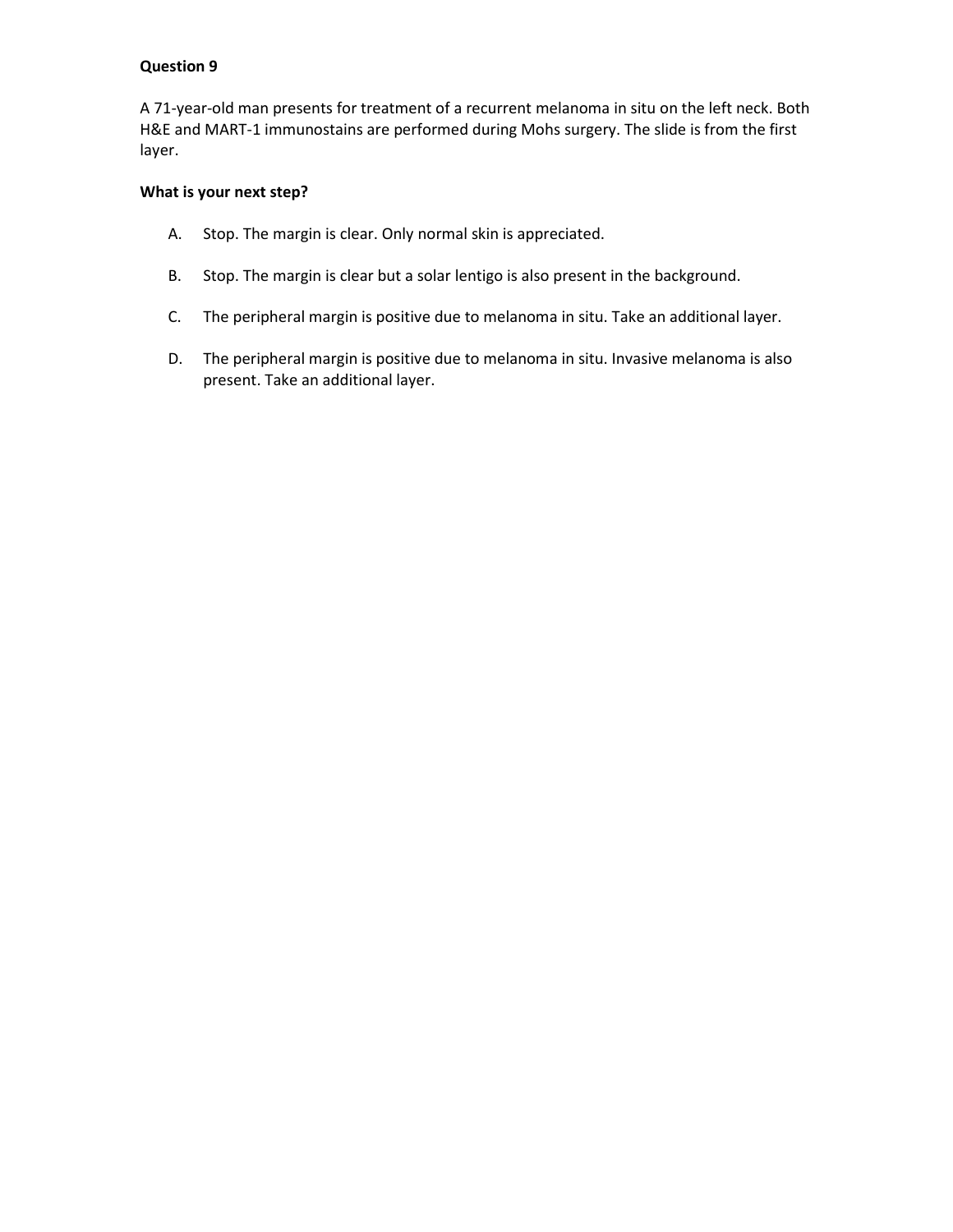### **Question 9**

### **Correct Answer:**

C. The peripheral margin is positive due to melanoma in situ. Take an additional layer.

### **Main Histologic Features of Melanoma in Situ and Immunohistochemical Markers**

- Melanoma in situ is characterized by an asymmetrical proliferation of atypical melanocytes arranged as single units and nests at the dermoepidermal junction (DEJ). Single melanocytes are also often irregularly spaced and can be present above the DEJ (pagetoid spread).
- The epidermis may be effaced or atrophic and there may be prominent solar elastosis in the dermis, particularly in the case of lentigo maligna. The presence of scattered inflammatory cells and melanophages in the dermis may be associated with occult lentigo maligna melanoma.<sup>1</sup>
- Melanoma antigen recognized by autologous cytotoxic T-cells (MART-1), a cytoplastic stain, is one of the most widely used antibodies during Mohs surgery for melanoma.<sup>2,3</sup>
- Previously published criteria for positive margins when using the MART-1 immunostain include "(1) nests of at least 3 atypical melanocytes, (2) melanocytes above the dermoepidermal junction, (3) confluence of more than 9 adjacent melanocytes, (4) "vertical stacking" of melanocytes, (5) melanocytic hyperplasia significantly different in one area as compared with the rest of the margin, and (6) presence of nests of atypical cells in the dermis. $^{\prime\prime}$ <sup>2</sup>
- The use of microphthalmia transcription factor (MITF), a nuclear stain for melanocytes, has also been studied in frozen sections.<sup>4</sup>
- Sry-related HMG-BOX gene 10 (SOX-10), a nuclear transcription factor responsible for the differentiation of neural crest cells into Schwann cells and melanocytes, is a newer melanocytic marker.<sup>5</sup> This nuclear stain is particularly useful in highlighting melanocytes in desmoplastic melanoma<sup>5</sup> which usually stains poorly with MART-1 and MITF.

#### **Differential Diagnosis**

- Solar lentigo: Histologic features include an increase in epidermal melanin and hyperplasia of the epidermis overlying solar elastosis. The pigmented rete ridges display a "dirty feet" appearance.
- Incidental melanocytic nevus: Melanocytic nevi can be divided into junctional, intradermal, and compound types. Distinguishing between an incidental junctional nevus and the edge of a melanoma in situ may be challenging during Mohs surgery as diagnostic criteria overlap. In contrast, incidental dermal and compound nevi can often be differentiated from melanoma. The dermal component may display nests and single melanocytes that shrink in size toward the deeper part of the dermis. They can be found during Mohs surgery for non-melanoma skin cancer as well. The decision to take another stage depends on multiple factors. For example, it is conceivable to remove the incidental nevus in order to prevent the development of a recurrent nevus which may mimic a melanoma (pseudo-melanoma) on histopathology.
- Chronically sun-damaged skin (melanocytic hyperplasia): It can be challenging to differentiate between changes seen in chronically sun-damaged skin and melanoma in situ as both can display melanocytic hyperplasia. In order to better characterize the extent of melanocytic hyperplasia in sun-damaged skin, Hendi et al<sup>6</sup> stained sunexposed skin prepared from dog-ears with the MART-1 immunostain. The authors found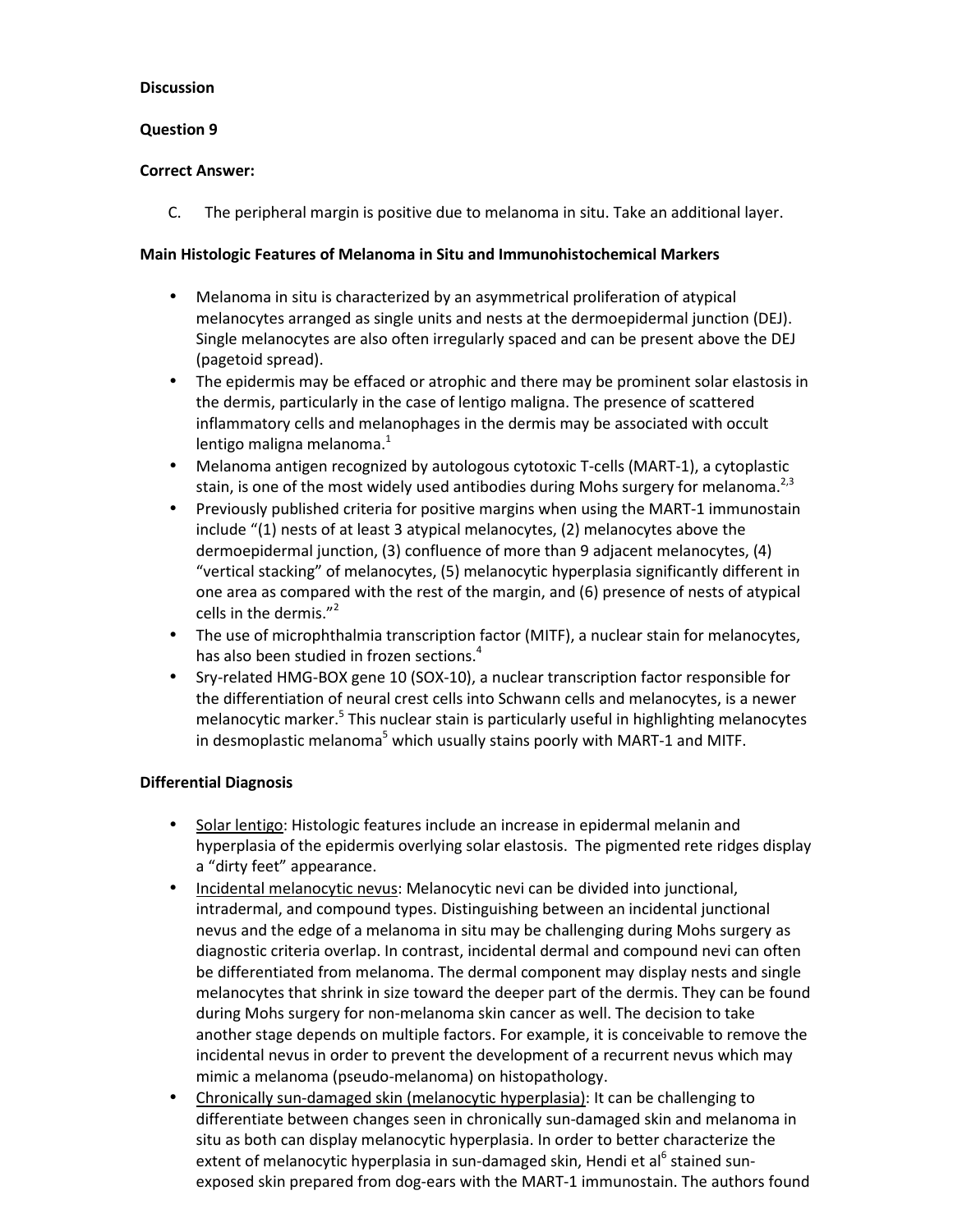an average of 15.6 melanocytes per high power field (x400 magnification, equivalent to 0.5 mm of skin). Mild (2 adjacent melanocytes) to moderate (3 to 6 adjacent melanocytes) confluence was common in 54.0% and 34.0%, respectively, of cases. The upper limit of confluent melanocytes was 9. The authors noted that while these data are helpful as a guide, they shouldn't be used alone to differentiate between melanoma and sun-damaged skin. Other criteria for melanoma in situ, such as nesting, pagetoid spread, and degree of confluence, are also important.

### **Clinical Concerns**

- According to the American Academy of Dermatology guidelines, surgical excision with clear histologic margins is the primary treatment modality for cutaneous melanoma.<sup>7</sup> The goal is to minimize local recurrence due to persistent disease.
- Two large studies have shown that Mohs micrographic surgery with the MART-1 stain achieves local recurrence rates of less than  $0.5\%$ .<sup>2,3</sup>

## **References**

1. Calonje E, Brenn T, Lazar A. (2012) McKee's Pathology of the Skin. (4th Edition). China: Elsevier.

2. Valentin-Nogueras SM, Brodland DG, Zitelli JA, Gonzalez-Sepulveda L, Nazario CM. Mohs Micrographic Surgery Using MART-1 Immunostain in the Treatment of Invasive Melanoma and Melanoma In Situ. *Dermatol Surg.* 2016;42(6):733-744.

3. Etzkorn JR, Sobanko JF, Elenitsas R, et al. Low recurrence rates for in situ and invasive melanomas using Mohs micrographic surgery with melanoma antigen recognized by T cells 1 (MART-1) immunostaining: tissue processing methodology to optimize pathologic staging and margin assessment. *J Am Acad Dermatol.* 2015;72(5):840-850.

4. Christensen KN, Hochwalt PC, Hocker TL, et al. Comparison of MITF and Melan-A Immunohistochemistry During Mohs Surgery for Lentigo Maligna-Type Melanoma In Situ and Lentigo Maligna Melanoma. *Dermatol Surg.* 2016;42(2):167-175.

5. Ramos-Herberth FI, Karamchandani J, Kim J, Dadras SS. SOX10 immunostaining distinguishes desmoplastic melanoma from excision scar. *J Cutan Pathol.* 2010;37(9):944- 952.

6. Hendi A, Brodland DG, Zitelli JA. Melanocytes in long-standing sun-exposed skin: quantitative analysis using the MART-1 immunostain. *Arch Dermatol.* 2006;142(7):871-876. 7. Bichakjian CK, Halpern AC, Johnson TM, et al. Guidelines of care for the management of primary cutaneous melanoma. American Academy of Dermatology. *J Am Acad Dermatol.*  2011;65(5):1032-1047.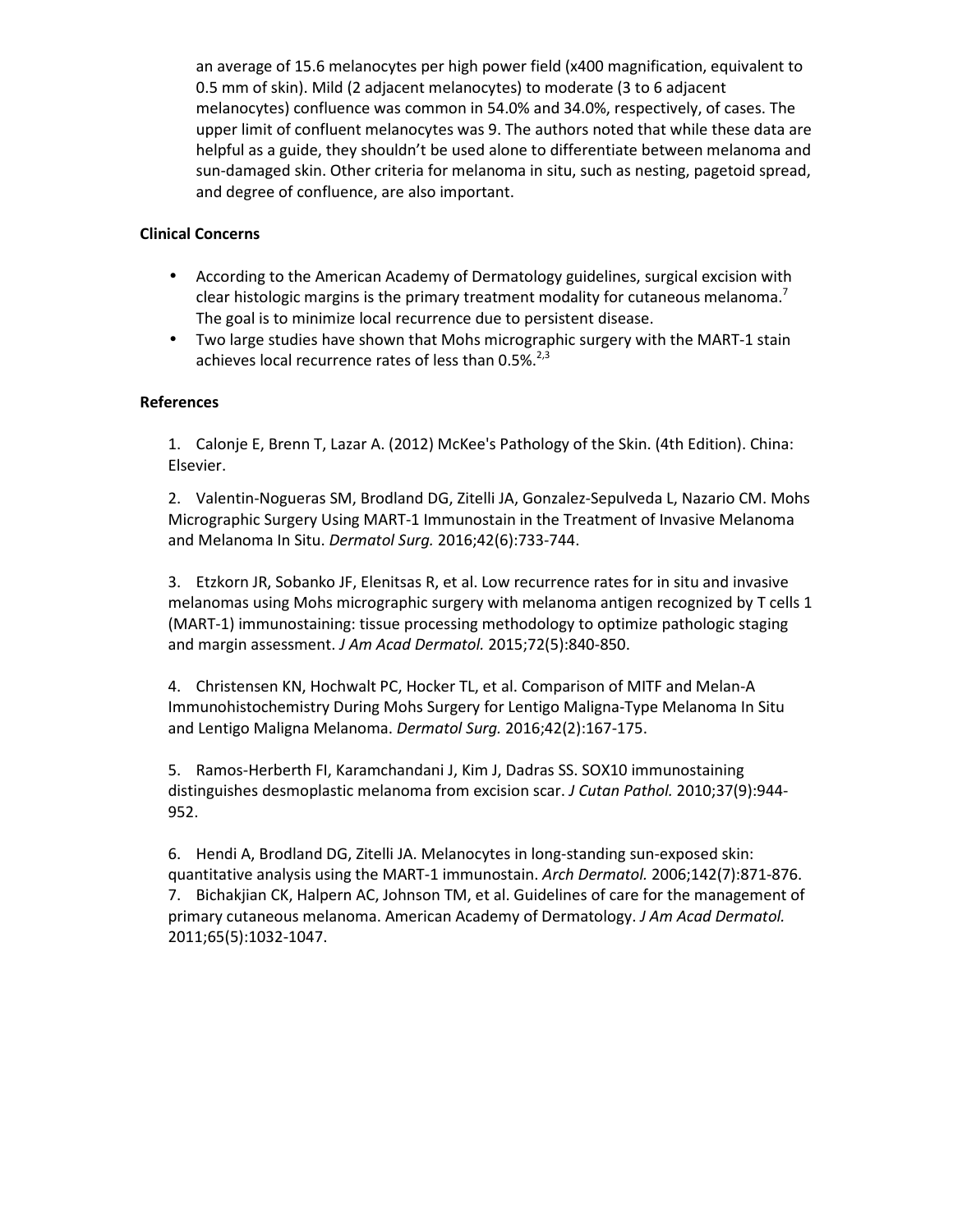A 77-year-old white male presents with a 10mm squamous cell carcinoma on his left preauricular skin. The following slide represents a tissue block from Mohs stage I.

## **The correct diagnosis is:**

- A. Squamous metaplasia of the sebaceous gland
- B. Squamous cell carcinoma with sebaceous differentiation
- C. Squamous cell carcinoma, moderately differentiated
- D. Sebaceous carcinoma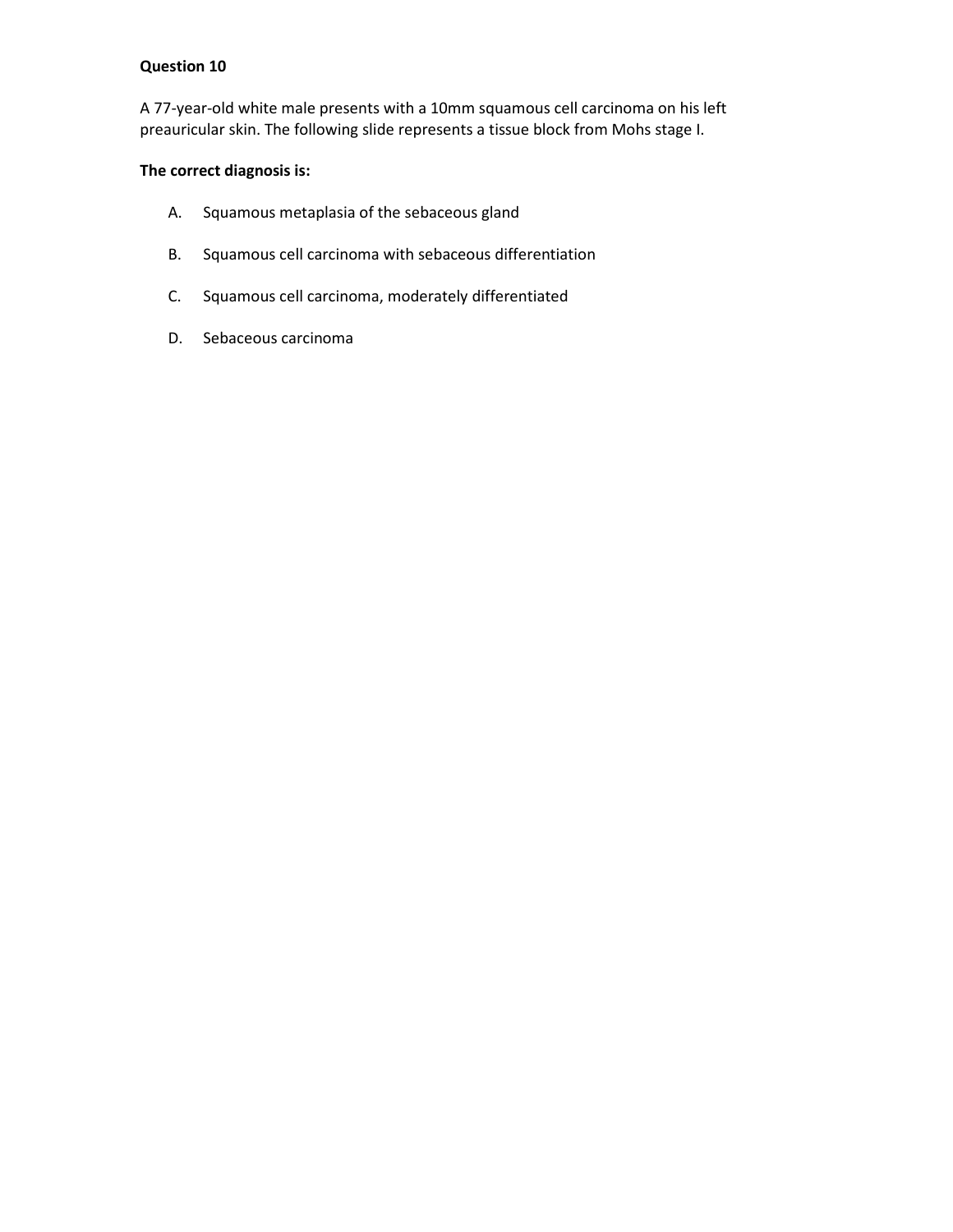### **Question 10**

#### **Correct Answer:**

A. Squamous metaplasia of the sebaceous gland

### **Main Histologic Features:**

- Reactive metaplasia of the sebaceous glandular epithelium to squamous epithelial cells, similar to those of the stratum spinosum
- Associated inflammatory infiltrate consisting of lymphocytes, neutrophils, and foreign body granuloma
- Considered a non-specific response to chronic injury, and has been described in the context of pressure ischemia and squamous cell carcinoma in situ

## **Differential Diagnosis:**

- Squamous cell carcinoma with sebaceous differentiation
- Sebaceous carcinoma with squamous differentiation
- Squamous cell carcinoma

#### **Clinical Concerns:**

• Mimics squamous cell carcinoma, leading to false positive margin status during Mohs surgery

- Buezo GF, Fernandez JF, Tello ED, et al. Squamous metaplasia of sebaceous gland. *J Cutan Pathol* 2000;27: 298-300
- Fulling KH, Strayer, DS, Santa Cruz DJ. Adnexal metaplasia in carcinoma in situ of the skin. J Cutan Pathol 1981;8:79-88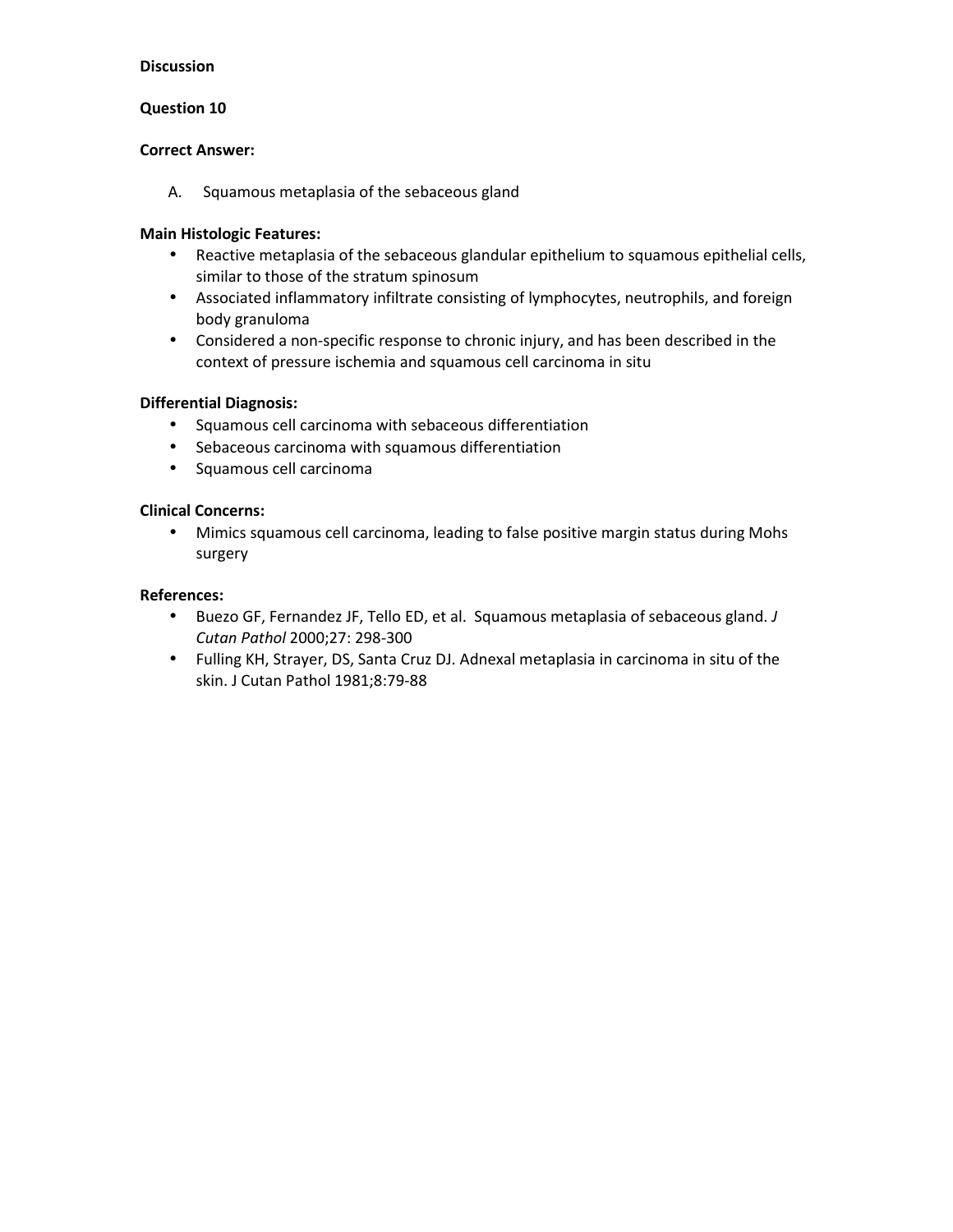These slides represent stage I and II of a Mohs-assisted excision for a poorly-differentiated squamous cell carcinoma.

## **On slide 2, squamous cell carcinoma involves which of the following?**

- A. Perichondrium
- B. Cartilage
- C. Dermis
- D. Lymphatics/intravascular space
- E. A, C and D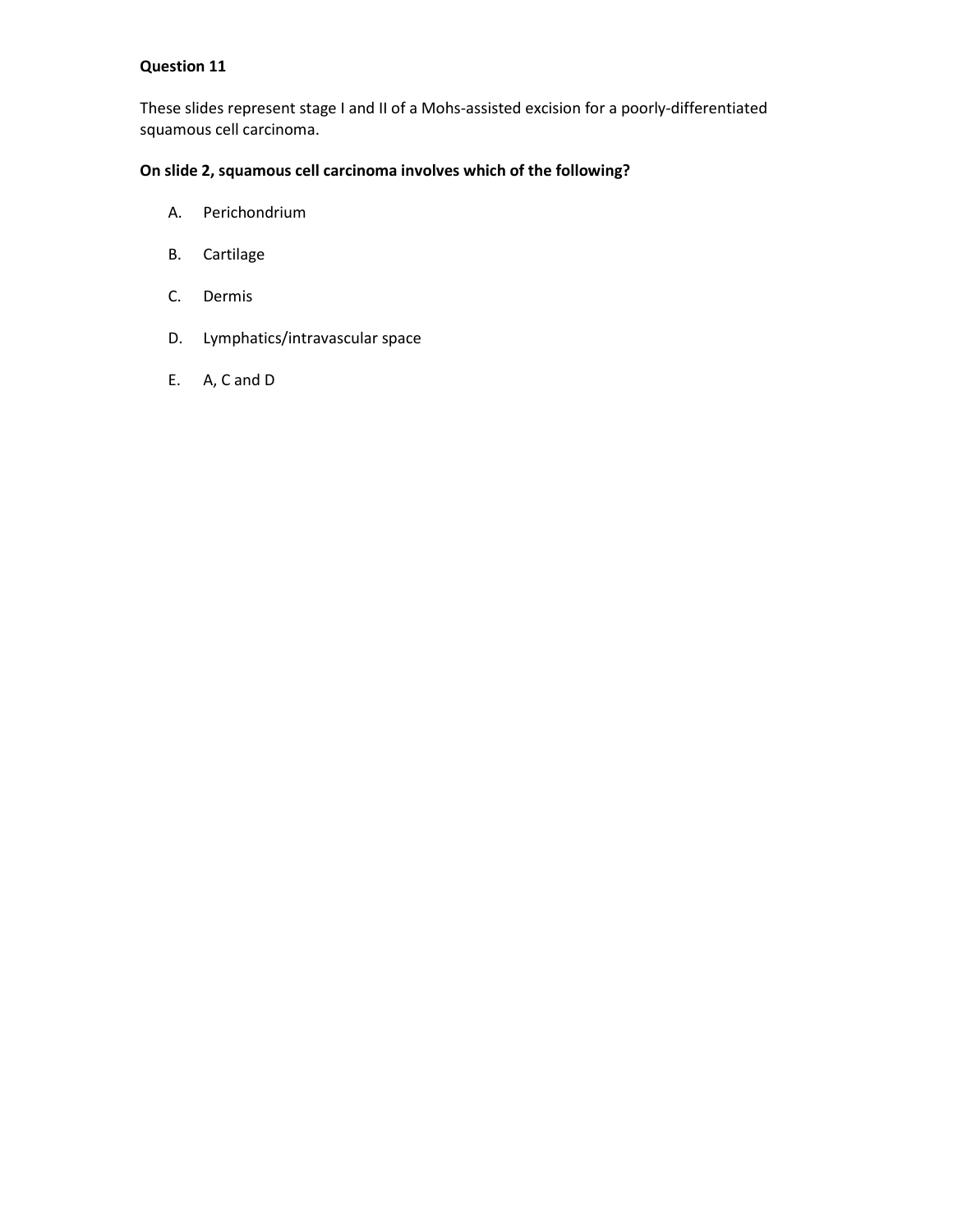### **Question 11**

### **Correct Answer:**

E. A, C and D

## **Main Histologic Features:**

- This squamous cell carcinoma is characterized by invasive aggregates of malignant keratinocytes demonstrating little to no keratinization.
- Cartilage is composed of chondrocytes with round nuclei and ample cytoplasm in a hyalinized (blue) stroma. Squamous cell carcinoma does not invade this fibroconnective tissue.
- The perichondrium, clinically, is a distinct connective tissue layer providing vascular support to the cartilage. Histologically, it appears as loose collagen fibers contiguous with both the basophilic cartilage and the brightly-eosinophilic reticular dermis. Sections show a large aggregates of tumor adjacent to the cartilage involving this loose, perichondrial tissue.
- Superficial to the perichondrium, squamous cell carcinoma can be identified invading the eosinophilic collagen of the reticular dermis.
- At the junction of the reticular and papillary dermis, there are interfollicular aggregates of tumor within endothelial-lined lymph-vascular spaces occurring at a consistent depth (the lower third of the pilosebaceous units).
- Determining whether tumor is contained within artefactual clefts or within true, vascular lumina rests upon identifying endothelial cells. Endothelial cells appear as flattened, spindled cells that define a lumen. These cells can be identified in the superficial papillary plexus (the capillary plexus at the junction of the papillary and reticular dermis) where they line lymphatics, capillaries, and blood vessels. Lymphatics tend to appear most superficially at the junction of the papillary and reticular dermis as delicate, endothelial-lined structures with neither a cuticle nor vascular smooth muscle. Capillaries and blood vessels, by comparison, have variable amounts of smooth muscle in the walls and, on frozen sections, may have an apparent cuticle (an eosinophilic band that occasionally forms a ring outside of the endothelial cells).
- The consistent depth of the tumor aggregates is a clue that the tumor cells are contained within lymph-vascular lumina.
- Lymph-vascular spaces may appear dilated, making specific distinction between lymphatic or vascular origin difficult. Immunostains, including D2-40, may be used to highlight endothelial cells in cases where intravascular invasion is suspected.

#### **Clinical Concerns:**

- Intravascular invasion (LVI, lymph-vascular invasion), is a defined histologically as the presence of tumor within endothelial-lined, vascular spaces. LVI has been identified in up to 40% of patients with lymph node metastases from primary cutaneous squamous cell carcinomas of the head and neck ( $P < .00001$ ). Though one study identified LVI as an independent prognostic factor for nodal metastasis [Moore], the correlation between LVI and metastasis failed to meet statistical significance on multivariate analysis. LVI appears to be significant in the development of in-transit metastases, however.
- The American Joint Committee on Cancer (AJCC) includes LVI as a high-risk feature in the assessment of cutaneous squamous cell carcinomas of the head and neck in both the 7th and 8th edition staging manuals. Other high risk features include patient immunosuppression, large tumor size, tumor thickness, high-grade, anatomic level,